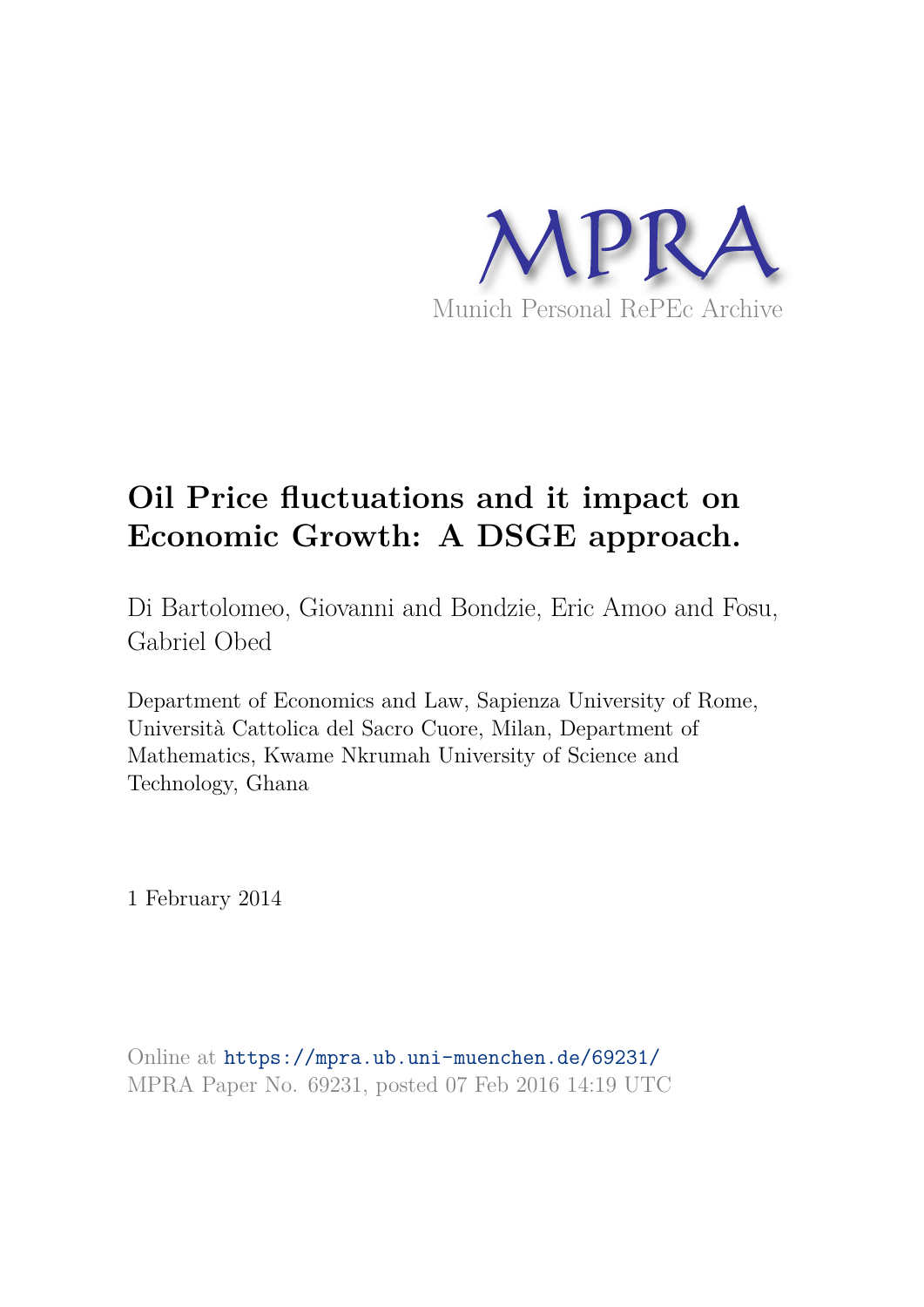# **OIL PRICE FLUCTUATIONS AND IT IMPACT ON ECONOMIC GROWTH: A DSGE APPROACH.**

# **Eric Amoo Bondzie**

DEFAP, Università Cattolica del Sacro Cuore, Milan ericamoo.bondzie@unicatt.it

## **Giovanni Di Bartolomeo**

Department of Economics and Law, Sapienza University of Rome giovanni.dibartolomeo@uniroma1.it

## **Gabriel Obed Fosu**

Department of Mathematics, Kwame Nkrumah University of Science and Technology, Ghana gabrielobedpeters@gmail.com

## **Abstract**

*Ghana is poised to be one of the fastest growing economies in Sub-Saharan Africa because of its emerging oil and gas industry. Ghana's discovery of oil in commercial quantities in 2007 and its commencement of production in 2010 are expected to have an impact on the economy. To investigate these, we estimated a dynamic stochastic general equilibrium (DSGE) model based on the features of the Ghanaian Economy. We then examined the persistent effects of world oil price and monetary policy shocks (money supply-interest rate induced) on economic growth in Ghana. We realized that, a shock on interest rate leads to a sharp fall in prices which reflects the impact of the decrease in interest rate on the marginal cost. There is a paradoxical effect of a negative interest rate on total money supply. We also showed that a positive output shock has the same effect on consumption, investment, prices and wages as in the case of interest rate shock.* 

**Keywords:** DSGE model, Ghana, Interest rate, Output, Oil Price.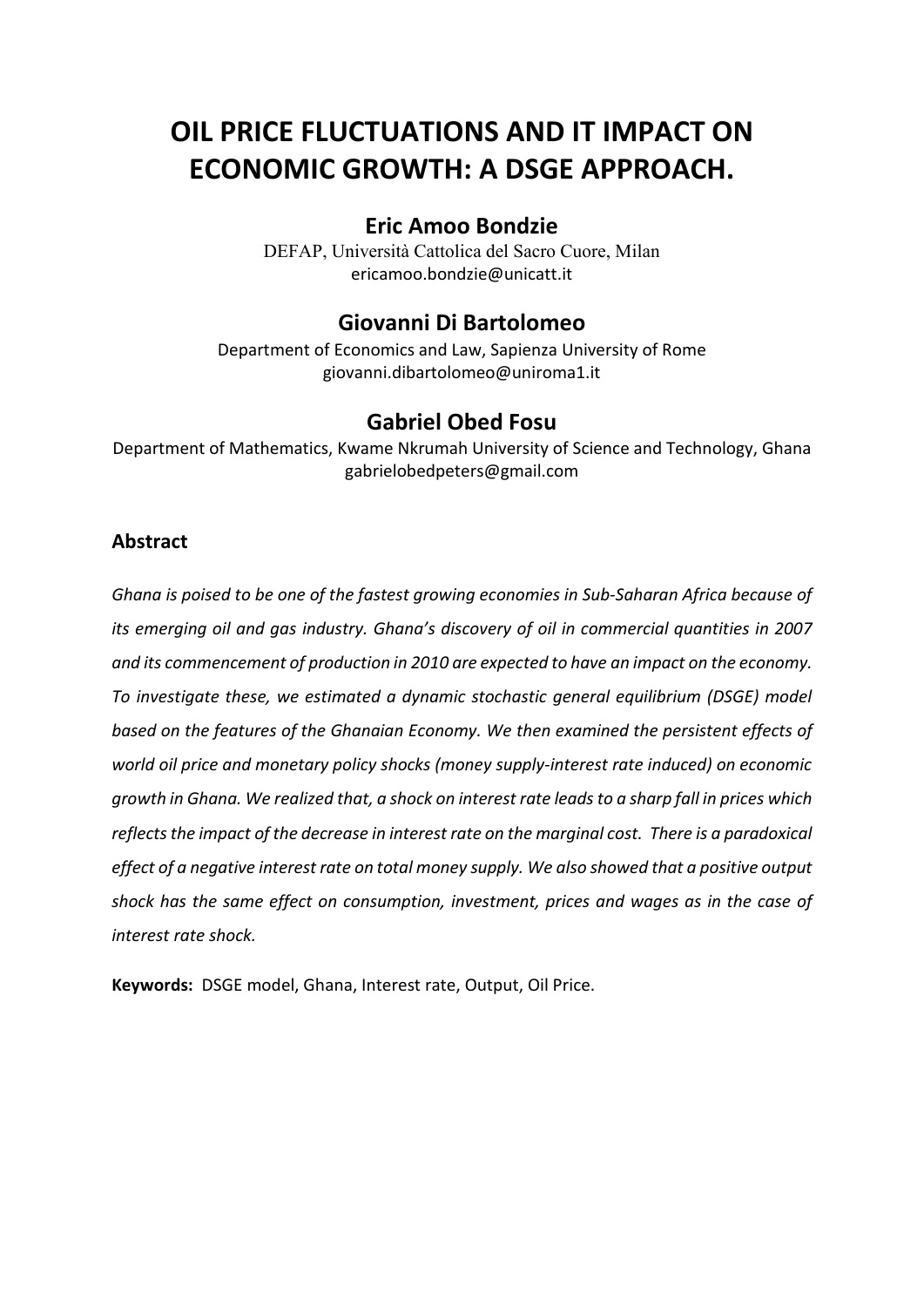#### **1. Introduction**

The recent uses of DSGE models have earned a great deal of attention from researchers and policy makers in recent years. These models treat oil price fluctuations as exogenous supply disturbances that are unrelated to any economic fundamentals. Rotemberg and Woodford (1996) and Finn (2000), assessed the impact of oil supply shocks on the US economy. Leduc and Sill (2004) and Medina and Soto (2005), examined the role of monetary policy as a transmission channel for oil shocks. In an experiment by Jacquinot et al. (2009) and Nakov & Pescatori (2010a), they showed that different types of oil shocks engender distinct monetary policy reactions. A number of studies have also employed Bayesian estimation techniques to identify the sources of oil price shocks and to analyze its economic effects (Nakov and Pescatori, 2010b; Balke et al., 2010; Bodenstein and Guerrieri, 2011; Forni et al., 2012).

Some recent studies have also examined the effects of oil price changes on the macro economy of developing (countries). Raguindin and Reyes (2005) examined the effects of oil price shocks on the Philippine economy over the period of 1981 to 2003. Their impulse response functions for the symmetric transformation of oil price shocks showed that an oil price shock leads to a prolonged reduction in the real GDP of the Philippines. Conversely, in their asymmetric VAR model, oil price decreases play a greater role in each variable's fluctuations than oil price increases. El-Anashasy (2006) investigated the effects of oil price shocks on Venezuela's economic performance over 1950 to 2001 by employing a general to specific modeling (VAR and VECM). He found two long run relations consistent with economic growth and fiscal balance. Furthermore, he found that this relationship is important not only for the long run performance but also for short-term fluctuations. Olomola and Adejumo (2006) examined the effects of oil price shocks on output, inflation, real exchange rate and money supply in Nigeria using quarterly data from 1970 to 2003. Using VAR methodology, they found that oil price shocks do not have any substantial effect on output and inflation. Oil price shocks significantly determine the real exchange rate and significantly affect the money supply in the long run.

In this research, we find the relationship between world Oil price shocks and economic growth of the Ghanaian economy. For a newly oil producing country like Ghana, such price shocks have its own effects, which could either be negative or positive. The global experience shows that the exploitation of oil or other natural resources have not always produced the economic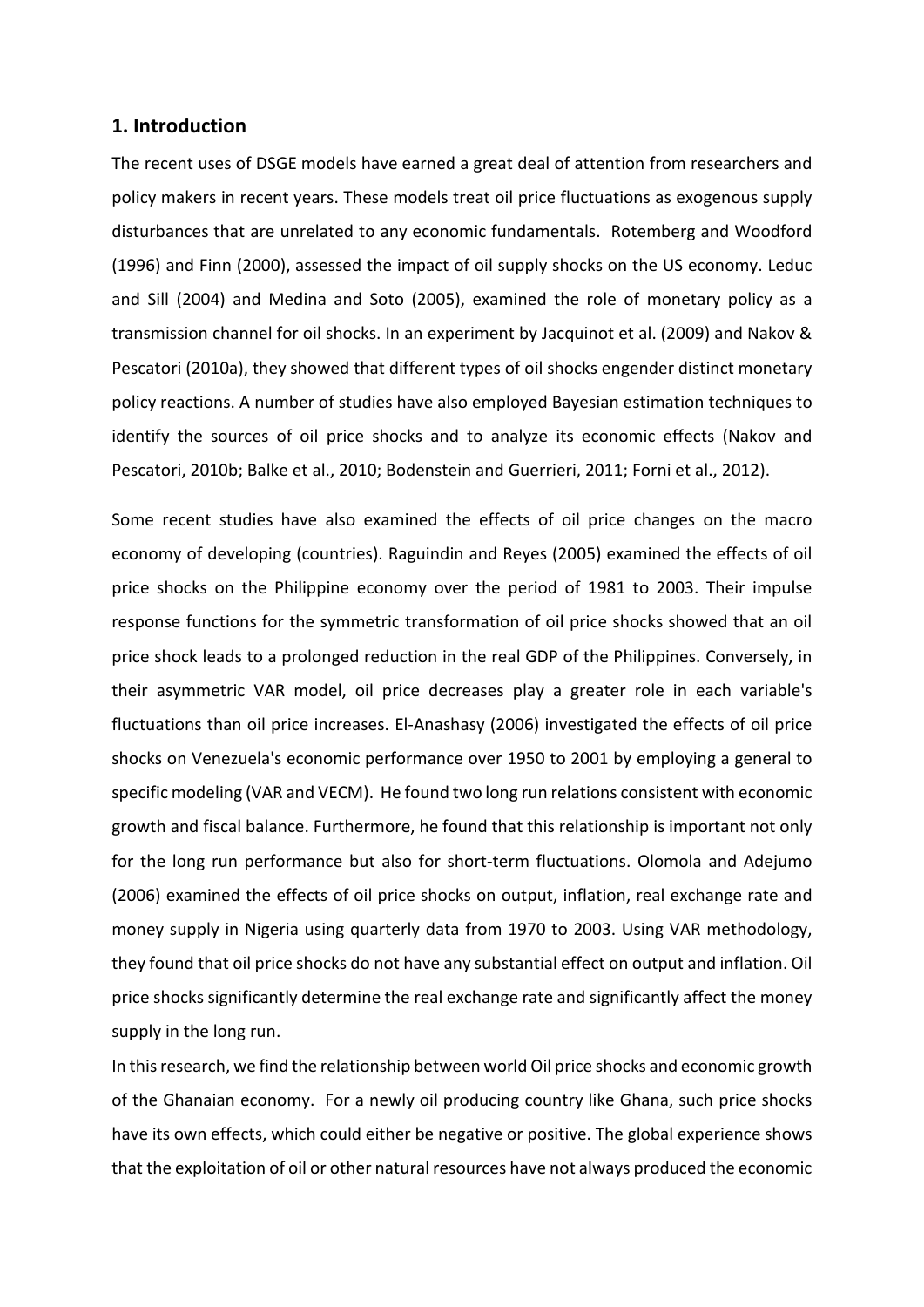boom and development that was expected. This calls for a research in the domain of the Ghanaian economy to calibrate the effects of these fluctuations. This will enable economic policy makers and analyst as well as researcher to come up with relevant and prudent economic reforms and policies to transform oil resources into long-term growth and development.

Studies that investigated the effect of oil-price shocks on output used VAR models to decompose the direct effects of an oil-price shock on output and other variables, from those generated by the endogenous monetary policy response (Hamilton, 1983; Bernanke, Gertler and Watson, 1997). However, lack of structural interpretation of the reduced-form coefficients of these types of model makes it very hard to straighten out the contribution of monetary policy, and to evaluate alternative monetary policy regimes.

Using a multi-sector dynamic stochastic general equilibrium (DSGE) model that explicitly includes oil price shocks (through monetary policy shock) allows us to better understand the mechanisms through which oil-price shocks affect inflation, output and the endogenous response of monetary policy. Moreover, this methodological approach allows policy makers to overcome the Lucas Critique of using macro-econometric model to predict the behavior of an economy. Hence the use of this approach to calibrate and analyze the short to long-term impact of oil price windfalls through monetary policy responses in low-income countries (LICs) particularly the Ghanaian economy. The model stems from a structure which captures the main mechanisms and policy issues of interest in low-income countries. It features a learningby-doing mechanism that creates an externality associated with the production of traded goods and captures the notion that real exchange rate appreciation may harm productivity growth in the traded sector; a role for public capital in production, so that government spending can raise output directly and potentially crowd in private investment; and less-thanfull conversion of public investment into useful public capital. The model also allows for separate and possibly uncoordinated fiscal spending and reserve accumulation responses to oil revenue surges, permitting a variety of policy combinations.

### **2. The Ghanaian economy and its Oil Industry**

#### **2.1. Ghana's Economic Activities since Independence**

Since the independence the Ghanaian economy has been exhibiting a changed economic outlook, with improving growth reflecting both strong economic fundamentals and a positive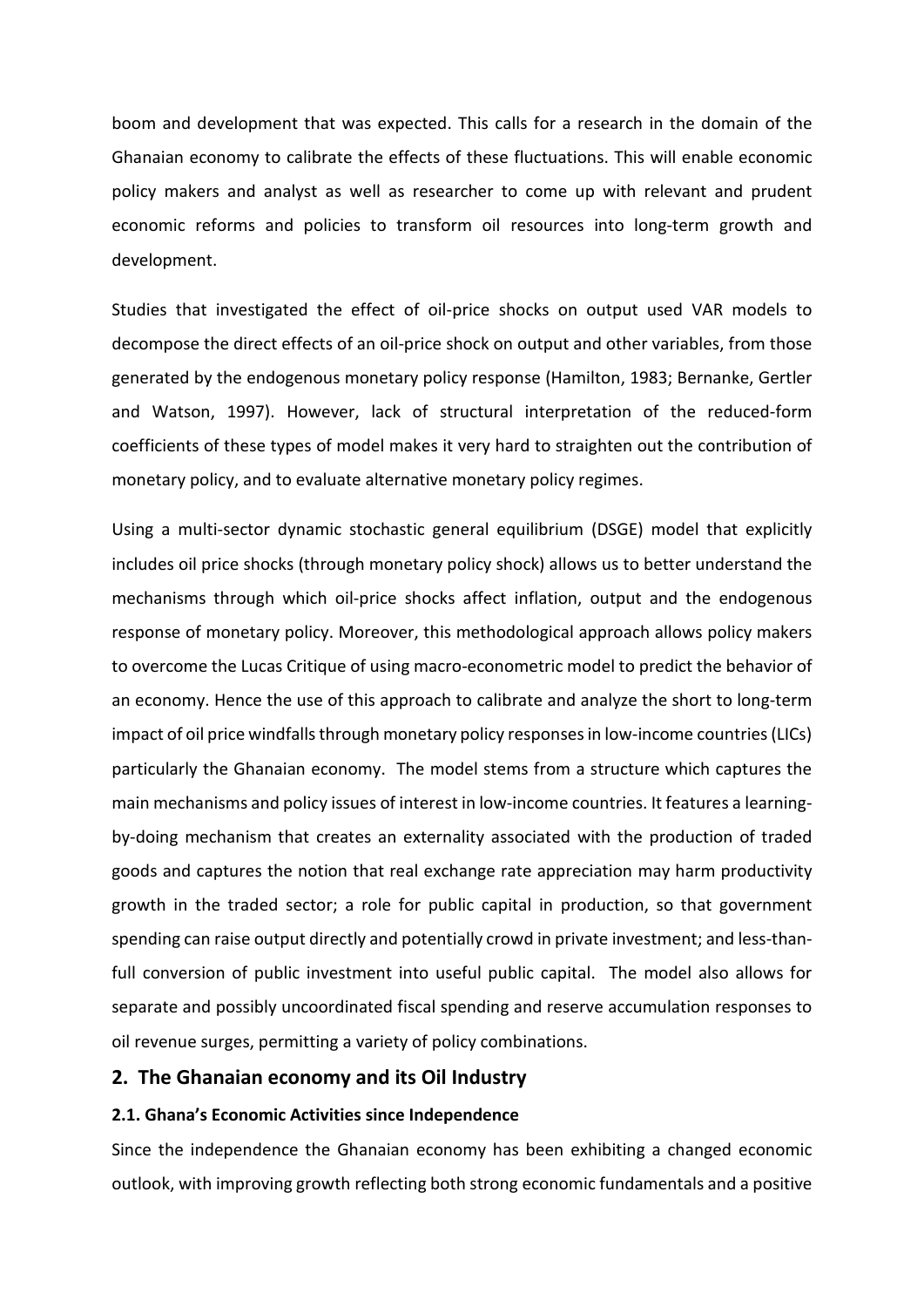response to them from the private sector. Despite the oil and mineral wealth now being exploited, agriculture remains a mainstay of the economy, accounting for more than onethird of GDP and about 55% of formal employment. Ghana's primary cash crop is cocoa, which typically provides about one-third of all export revenues. Other products include timber, coconuts and other palm products, shea nuts, and coffee. With donor support, Ghana also has established a successful program of nontraditional agricultural products for export including pineapples, cashews, and peppers. Cassava, yams, plantains, corn, rice, peanuts, millet, and sorghum are basic foodstuffs grown for local consumption. In addition to domestic produce, fresh vegetables are also imported from Burkina Faso.



**Figure 1: Ghana's Annual GDP Growth 1961-2012** 

Ghana's industrial base is relatively advanced compared to many other African countries. However, additional scope exists for value-added processing of agricultural products. Industries, including mining, manufacturing, construction and electricity, accounts for about 30% of GDP. With higher commodity prices, gold, cocoa, and oil are the top three export revenue earning sectors for Ghana.

The country's largest source of foreign exchange is remittances from workers abroad. Ghana's post-independence economic story has been a difficult one, but over the last 20 years, political stability and economic growth has been the long-term trend. Ghana is on track to meet several of the Millennium Development goals, including halving extreme poverty by 2015. Real GDP growth averaged 4% in the mid-1980s and has increased to about 6% over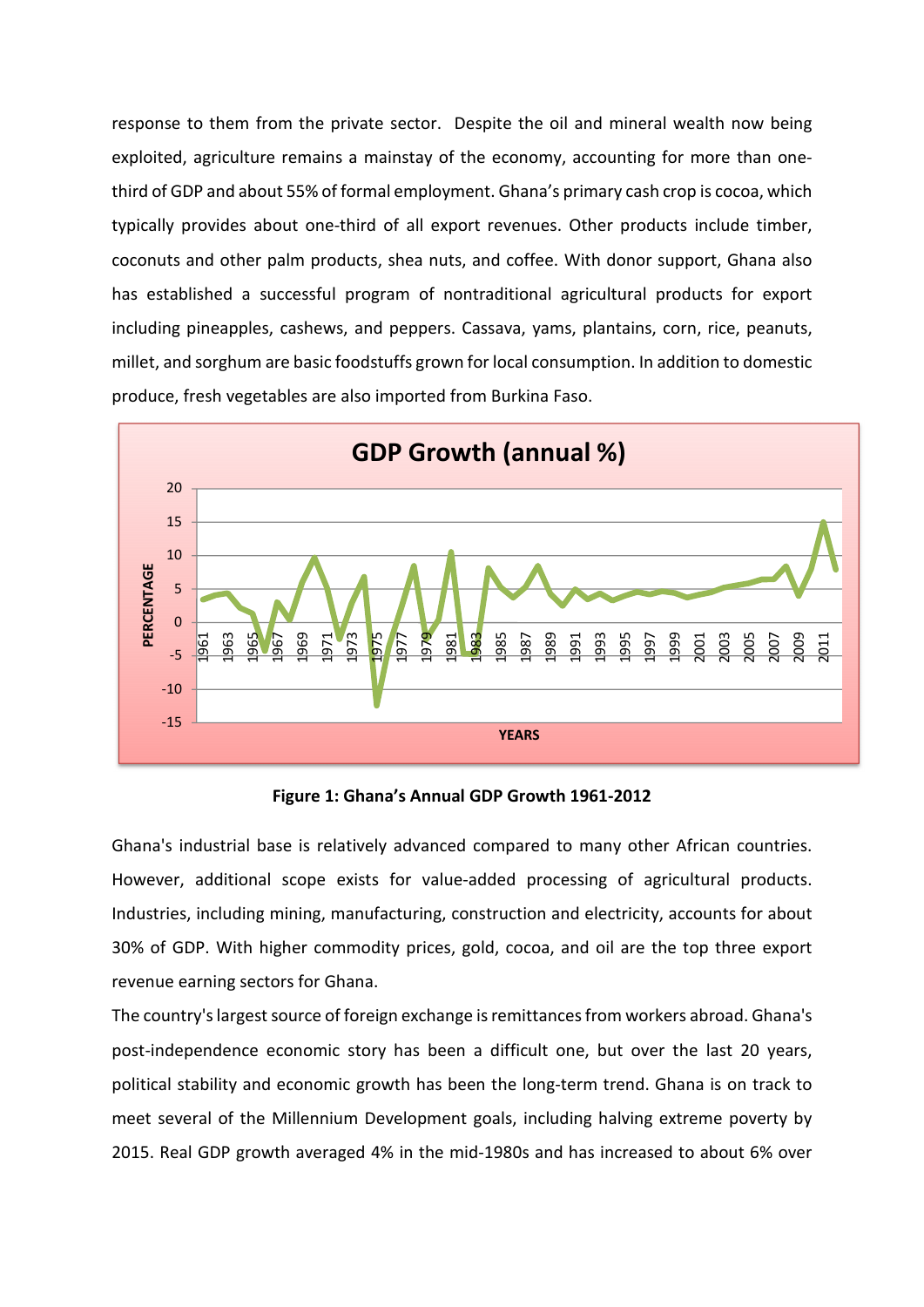the past decade. Inflation declined after a rapid increase in 2009 (Globalegde, 2013). The macroeconomy remains under pressure from large fiscal and trade deficits.



#### **Figure 2: Ghana's Annual Inflation Rate from 1965-2012**

#### **2.2. The Ghanaian Oil Industry**

In 2007, there was a major oil discovery off the coast of Ghana. The Jubilee Field, began production of oil and gas in December 2010, and is now producing approximately 85,000 barrels per day. This discovery has led to significant international commercial interest in Ghana. Some industry experts believe that within 5 years, Ghana is likely to be the thirdlargest producer of oil in West Africa. Timber and marine resources are important but declining resources.

Oil discovery can be a blessing and it can also be a curse for the citizens of societies in which the discoveries occur. This proposition is a truism that depends to a large extent on how the resource is extracted and how the revenues accruing from the discovery are shared and used for the benefit of the people in the society. The extraction, revenue sharing and utilization process can have positive or negative socio-economic consequences for the people and the nation. However, the positive effects can be accentuated while the negative effects can be mitigated if there is a conscious effort by the country to ensure that the method of production and the management of the resources take due cognizance of the peculiar nature and character of the oil and gas industry. Oil and gas resources are depleted over time and are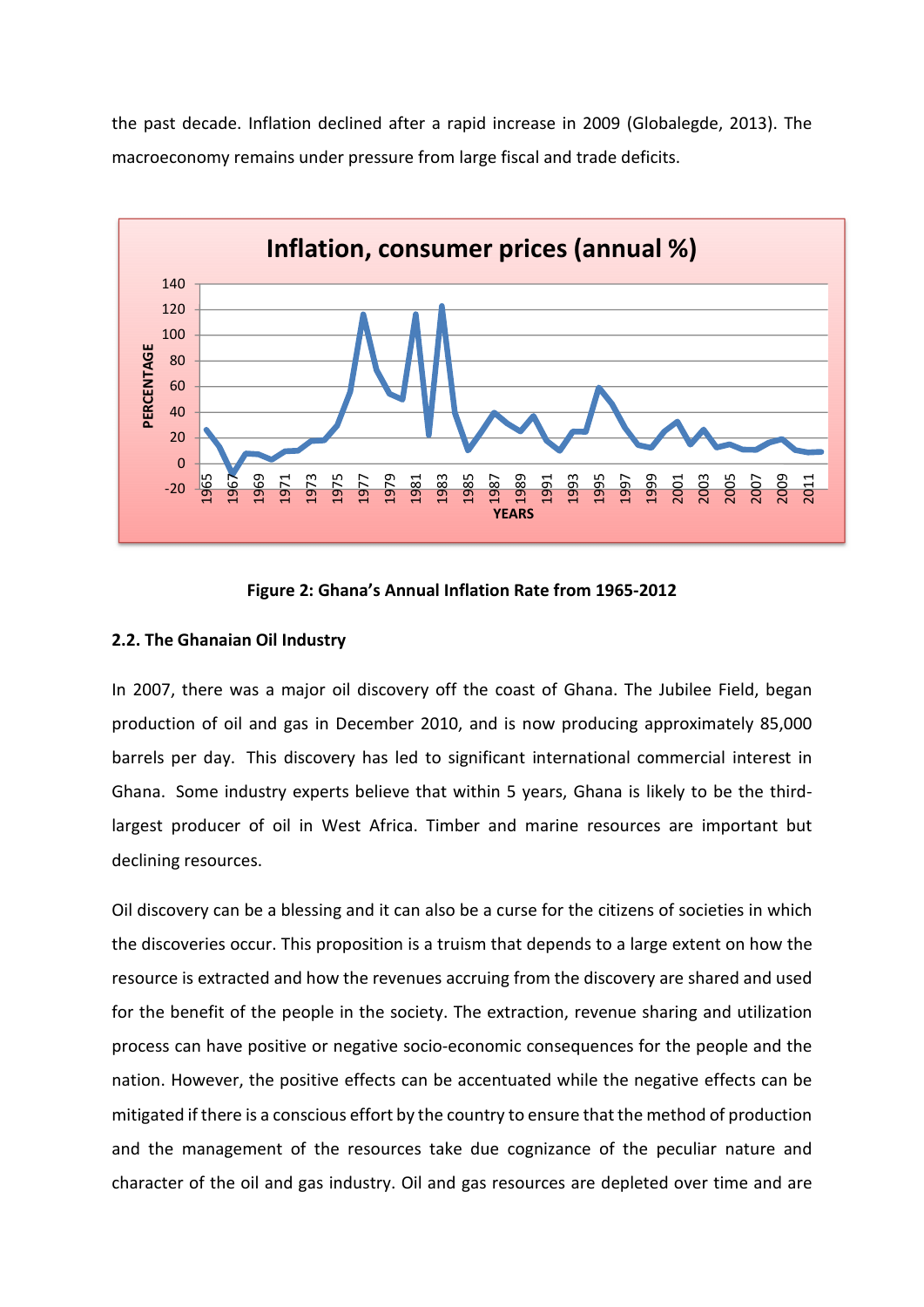non-renewable. This requires that policy makers are very strategic and future oriented in the decisions relating to extraction, revenue sharing and revenue utilization. Second, the resource is very scarce and of high intrinsic value; as a result, it commands high returns to national treasury and can overshadow the resource mobilization efforts in traditional sectors of the economy. The attractiveness of the oil and gas industry, due to the associated high returns, can entice a large number of citizens away from traditional sectors.

The amount of oil expected in the Jubilee field, published by Ghanaian newspapers, vary between 1 and 2 billion barrels of crude oil. One barrel is 158,987 litres. In the report of the Ghana National Petroleum Company (GNPC) published in 2008, states that 800 million barrels of oil is the total field amount, with an upside potential of 3 billion barrels of oil *(GNPC, 2008)*. The International Monetary Fund (IMF) and the World Bank assumed in their base cases 2008/2009 a recoverable amount of 490/500 million barrels of oil [mmbo] *(World Bank, 2009)*.

The field operator, Tullow Oil, reveals on the companies' website that there are at least 500 mmbo through a most likely 700 mmbo to an upside of 1,000 mmbo recoverable reserves. As shown in the Table 1 below, the production amount depends on the number of drilled wells. The injection wells are especially important, as they maintain the field pressure. It is estimated that the field contains an additional 1.2 trillion cubic feet of gas, which are approximately 162 million barrels of oil equivalent *(Tullow Oil, 2010)*.

| <b>ASSUMED FIELD</b><br><b>RESERVES</b> | <b>PHASE ONE</b><br><b>17 WELLS</b> | <b>PHASE ONE(A)</b><br><b>5-8 ADDITIONAL</b><br><b>WELLS</b> | <b>PHASE ONE(B)</b><br>$10 - 20$<br><b>ADDITIONAL</b> | <b>TOTAL</b><br><b>RECOVERABLE</b><br><b>FIELD RESERVES</b> |  |  |  |  |
|-----------------------------------------|-------------------------------------|--------------------------------------------------------------|-------------------------------------------------------|-------------------------------------------------------------|--|--|--|--|
|                                         | ('000 barrels)                      | ('000 barrels)                                               | <b>WELLS</b><br>('000 barrels)                        | ('000 barrels)                                              |  |  |  |  |
| Low estimates                           | 250000                              | 60000                                                        | 160000                                                | 470000                                                      |  |  |  |  |
| Mid estimates                           | 370000                              | 100000                                                       | 205000                                                | 675000                                                      |  |  |  |  |
| High estimates                          | 590000                              | 215000                                                       | 260000                                                | 1065000                                                     |  |  |  |  |

#### **Table 1: Field Output during Different Phases.**

*Tullow Oil, (2010)*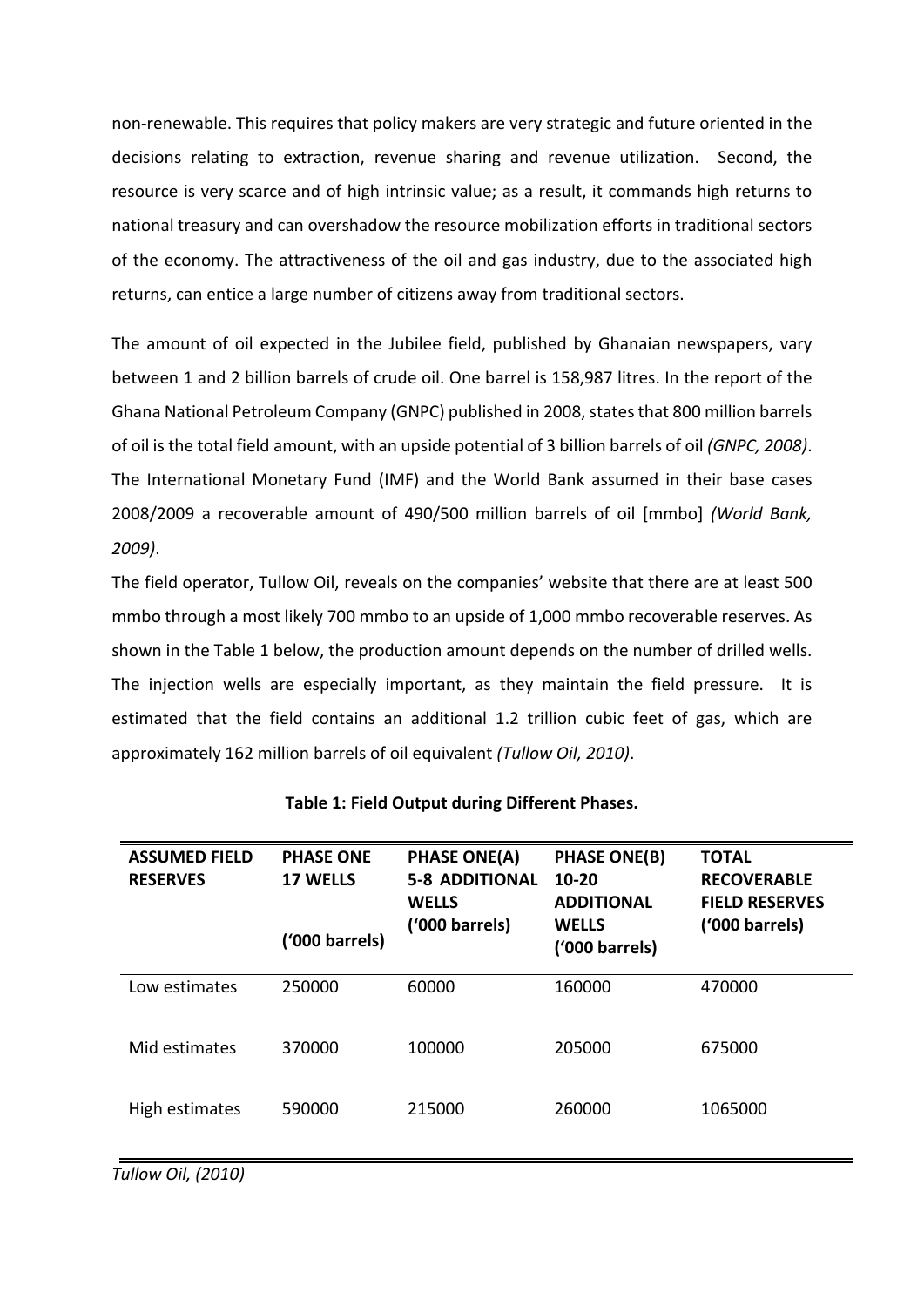In March 2009, the Tweneboa-1 (other oil field) exploration drilling discovered a field, containing up to 1.4 billion barrels of oil equivalent (bboe). The Owo-1 drilling tested the field structure and reported positively at the end of July 2010.The so called Tweneboa field seems to be of similar size to the Jubilee field and is the second major finding in Ghana. The other findings, including the Odum field were only minor amounts. But large parts of the Ghanaian sea have not been explored yet *(Tullow Oil, 2011)*.

The exploration of Ghana's newfound petroleum resources will undoubtedly have an important impact on the Ghanaian economy. The oil production based on the jubilee fields is expected to increase from 106,900 barrels per day in 2011 to 120,500 barrels per day in 2015 before declining continuously from 2016. Expected government revenue will alongside increase from one billion US dollars (US\$1.0 billion) in 2011 to one billion, eight hundred million (US\$1.8 billion) in 2016 before declining as shown in Table 2. Reliance on the Jubilee oil field alone will imply that after five years of production, Ghana may be a net importer. It is expected that other fields (wells) will come on stream to avert recourse to net importer position.

| Table 2: Projections of Oil Output, Gross Revenue and Government Revenues from Jubilee Oil Fields |  |
|---------------------------------------------------------------------------------------------------|--|
| for Ghana                                                                                         |  |

|              |                 |                | <b>Capital and</b> |                | <b>Effective</b> |
|--------------|-----------------|----------------|--------------------|----------------|------------------|
|              | <b>Expected</b> | <b>Gross</b>   | <b>Operating</b>   | Government     | Government       |
|              | Output          | Revenue        | <b>Costs</b>       | Revenue        | share            |
| <b>Years</b> | (000 bpd)       | (US\$ million) | (US\$ million)     | (US\$ million) | (%)              |
| 2008         |                 |                | 397.8              |                |                  |
| 2009         |                 |                | 1094.5             |                |                  |
| 2010         |                 |                | 1094.5             | -              |                  |
| 2011         | 106.9           | 2925.0         | 1108.9             | 899.7          | 30.77            |
| 2012         | 120.5           | 3300.0         | 1268.3             | 1010.8         | 30.64            |
| 2013         | 120.5           | 3300.0         | 350.3              | 1083.0         | 32.82            |
| 2014         | 120.5           | 3300.0         | 350.3              | 1483.8         | 44.97            |
| 2015         | 120.5           | 3300.0         | 350.3              | 1796.3         | 54.42            |
| 2016         | 101.4           | 2775.0         | 327.0              | 1804.1         | 65.00            |
| 2017         | 89.0            | 2437.5         | 312.1              | 1,587.4        | 65.11            |
| 2018         | 79.5            | 2174.9         | 300.4              | 1,400.4        | 64.37            |
| 2019         | 69.9            | 1912.4         | 288.8              | 1,213.3        | 63.43            |
| 2020         | 61.6            | 1687.4         | 278.8              | 1,053.0        | 62.40            |
| 2021         | 56.1            | 1536.8         | 272.1              | 945.7          | 61.56            |
| 2022         | 50.7            | 1387.6         | 265.5              | 839.4          | 60.46            |
| 2023         | 46.6            | 1275.1         | 260.5              | 759.3          | 59.52            |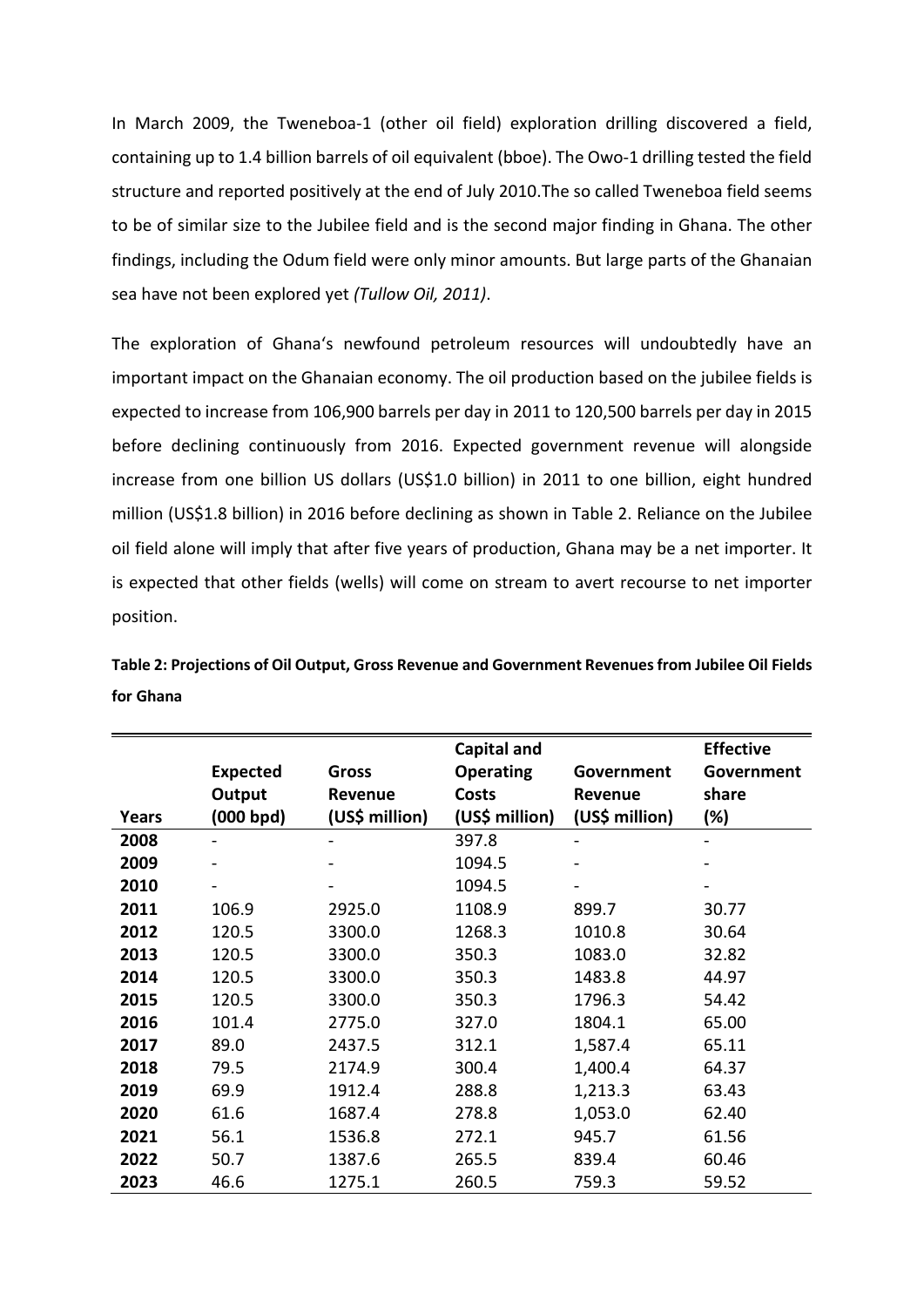| 2024         | 43.8   | 1200.1  | 257.2  | 705.8    | 58.83 |
|--------------|--------|---------|--------|----------|-------|
| 2025         | 41.1   | 1125.1  | 253.9  | 652.4    | 57.95 |
| 2026         | 38.4   | 1050.1  | 250.6  | 599.0    | 57.04 |
| 2027         | 35.6   | 975.1   | 247.2  | 545.5    | 55.99 |
| 2028         | 34.3   | 937.6   | 245.6  | 518.8    | 55.35 |
| 2029         | 32.9   | 900.1   | 243.9  | 492.1    | 54.66 |
| <b>TOTAL</b> | 1369.8 | 37499.8 | 9819.5 | 19,389.8 | 51.70 |

*World Bank Report (2009) & Thomas (2011)* 

## **3. Methodology**

This study employs the DSGE model developed by Christiano et al (2001, 2005). Oil price shocks macro-dynamic models used in this paper is particularly suitable for constructing plausible macroeconomic scenarios following an increase in oil revenues in a low income country like Ghana. The model distinguishes between the short-to-medium terms effects versus the medium-to-long term effects of an increase in oil revenues through oil price increases.

#### **3.1. The Consumer Problem**

There is a continuum of households, indexed by  $j \in (0,1)$ . The  $j<sup>th</sup>$  household makes an order of decisions during each period. It makes its consumption decision, its capital accumulation decision, and it decides how many units of capital services to supply. It purchases securities whose payoffs are contingent upon whether it can re-optimize its wage decision, it sets its wage rate after finding out whether it can re-optimize or not, it receives a lump-sum transfer from the monetary authority and decides how much of its financial assets to hold in the form of deposits with a financial intermediary and how much to hold in the form of cash. The preferences of the  $j<sup>th</sup>$  household are given by, (Christiano et al 2001, 2005):

$$
E_{t-1}^{j} \sum_{i=1}^{n} \beta^{l-t} \bigg[ u \big( c_{t+l} - b c_{t+l-1} \big) - z \big( h_{j,t+l} \big) + v \big( q_{t+l} \big) \bigg]. \tag{1}
$$

where,  $E_{t-1}^j$  is the expectation operator, conditional on aggregate and household  $j$ idiosyncratic information, and including, time  $t-1$ ;  $c_t$  denotes consumption at time  $t$ ;  $h_{j_t}$ denotes hours of work at time *t*;  $q_t = Q_t/P_t$  denotes real cash balances;  $Q_t$  denotes nominal cash balances. When*b*>0 , equation **(1)** allows for habit formation in consumption preferences.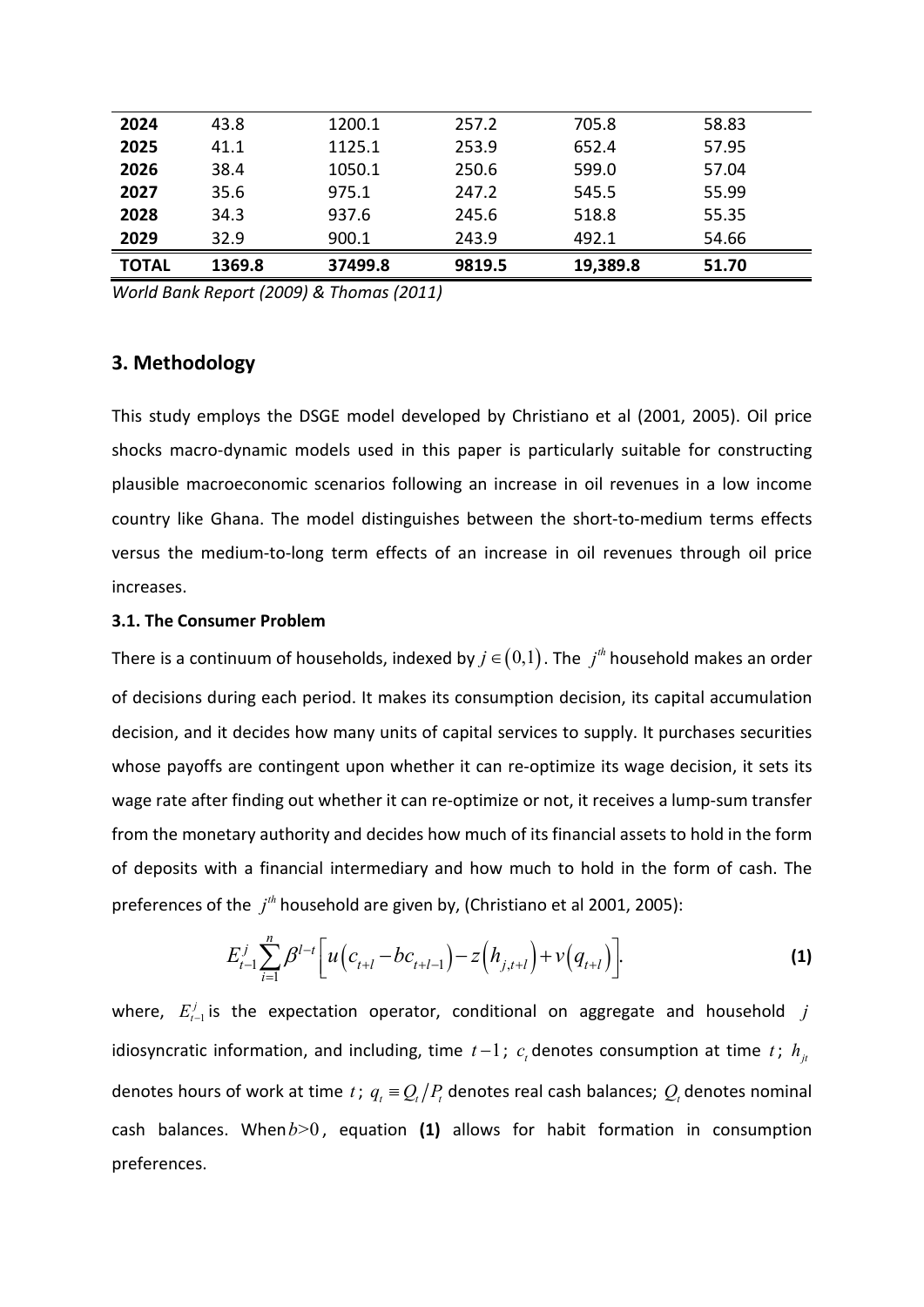The household's asset evolution equation (budget constraint) is given by:

$$
M_{t+1} = R_t \left[ M_t - Q_t + (\mu_t + 1) M_t^a \right] + A_{j,t} + Q_t + W_{j,t} h_{j,t} + R_t^k u_t \overline{k}_t + D_t - P_t \left( i_t + c_t + a(u_t) \overline{k}_t \right)
$$
\n(2)

where,  $M_{_t}$  is the household's beginning of period  $t$  stock of money and  $W_{j,t}h_{j,t}$  is time  $t$ labour income. Additionally,  $k_t$ ,  $D_t$  and  $A_{j,t}$  denote, respectively, the physical stock of capital, firm profits and the net cash inflow from participating in state-contingent securities at time  $t$ . The variable  $\mu$ <sub>t</sub> represents the gross growth rate of the economy-wide per capita stock of money,  $M_t^a$ . The quantity  $(\mu_t+1)M_t^a$  is a lump-sum payment made to households by the monetary authority. The quantity  $M_{_t}$  –  $P_{_t}q_{_t}$  +  $\left( \mu_{_t}$  +  $1 \right)$   $M_{_t}^a$  is deposited by the household with a financial intermediary where it earns the gross nominal rate of interest,  $R_{\iota}$ . The remaining parts of equation (2), aside from  $P_{i}c_{i}$  pertain to the stock of installed capital, which is assumed to be owned by the household. The household's stock of physical capital *<sup>t</sup> k* evolves according to:

$$
\overline{k}_{t+1} = (1 - \delta)\overline{k}_t + F(i_t, i_{t-1})
$$
\n
$$
(3)
$$

where,  $\delta$  denotes the physical rate of depreciation and  $i_{\iota}$  denotes purchases of investment goods at time *t* . The function, *F* , summarizes the technology that transforms current and past investment into installed capital for use in the following period. The properties of *F* is discussed as follows:

Capital services,  $k_{\scriptscriptstyle t}$  are related to the physical stock of capital by

$$
k_t = u_t \overline{k}_t \tag{4}
$$

where,  $u_t$  denotes the utilization rate of capital, which is assumed to be set by the household. This assumption that households make the capital accumulation and a utilization decision is a matter of convenience. At the cost of a more complicated notation, an alternative decentralization scheme in which firms make these decisions could be work with. From equation (2)  $R_i^k u_i \overline{k_i}$  represents the household's earnings from supplying capital services. The increasing, convex function  $a(u_t)\overline{k}_t$  denotes the cost, in units of consumption goods, of setting the utilization rate to  $u_t$ .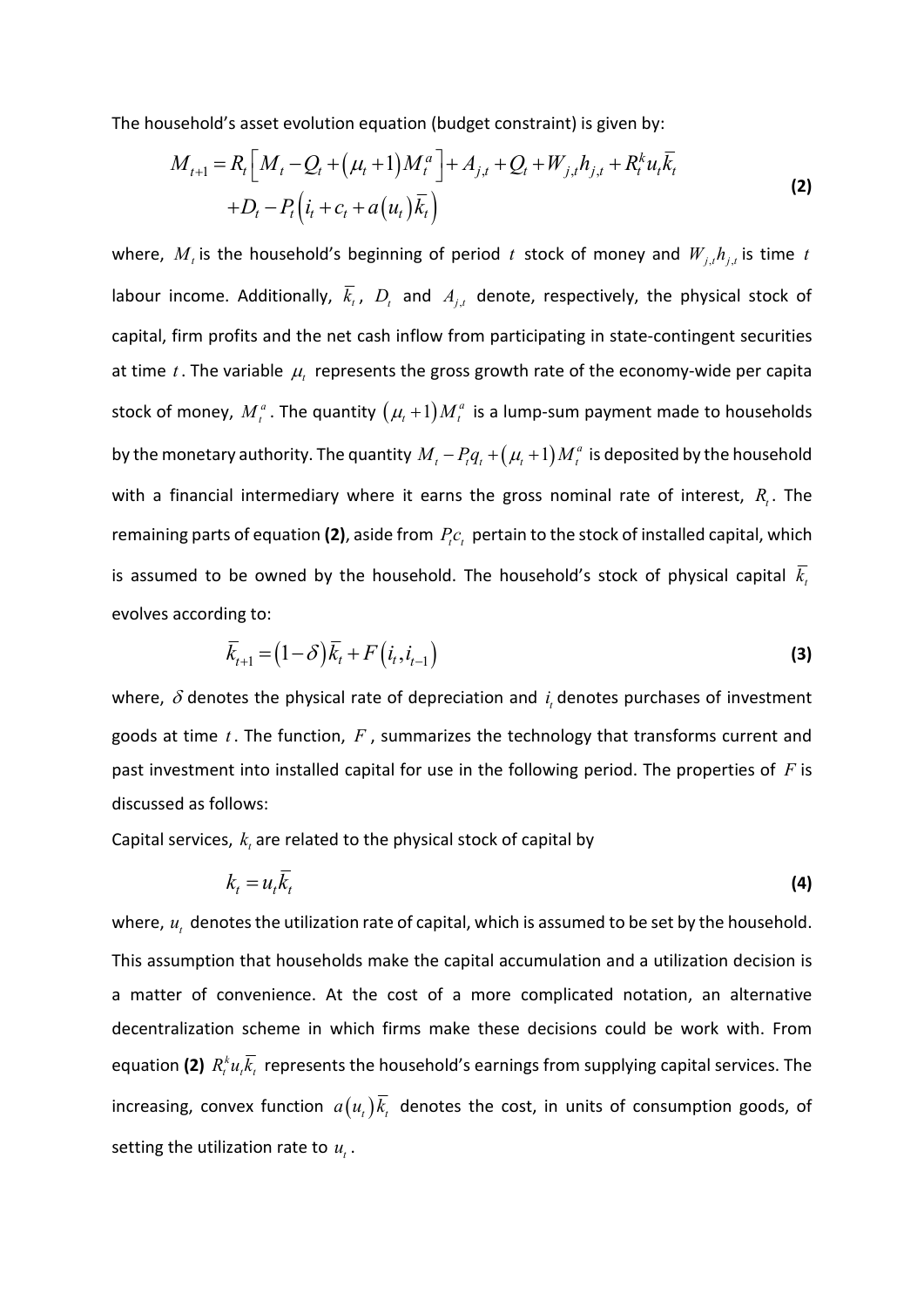#### **3.2. The Wage Decision**

Erceg, Henderson and Levin (2000), assumed that the household is a monopoly supplier of a differentiated labour service,  $h_{j,t}$ . It sells this service to a representative, competitive firm that transforms it into an aggregate labour input,  $L_{t}$ , using the following technology:

$$
L_t = \left[ \int_0^1 h_{jt}^{\frac{1}{\lambda_w}} dj \right]^{\lambda_w}
$$
 (5)

The demand curve for  $h_{it}$  is given by:

$$
h_{jt} = \left(\frac{W_t}{W_{jt}}\right)^{\frac{\lambda_w}{\lambda_w - 1}} L_t, 1 \le \lambda_w < \infty
$$
 (6)

where,  $W_{_t}$  is the aggregate wage rate, that is, the price of  $L_{_t}$  ,  $W_{_t}$  is related to  $W_{_{jt}}$  through the relationship:

$$
W_t = \left[ \int_0^1 (W_{jt})^{\frac{1}{1 - \lambda_w}} df \right]^{1 - \lambda_w}
$$
 (7)

Household takes  $L_t$  and  $W_t$  as given and faces a constant probability,  $1-\xi_w$ , of being able to re-optimize its nominal wage. The ability to re-optimize is independent across households and time. If a household cannot re-optimize its wage at time  $t$ , it sets  $W_{jt}$  according to:

$$
W_{jt} = \pi_{t-1} W_{j,t-1} \tag{8}
$$

#### **3.3. Final Good Firms**

At time  $t$ , a final consumption good,  $Y_t$ , is produced by a perfectly competitive, representative firm. The firm produces the final good by combining a continuum of intermediate goods, indexed by  $j \in (0,1)$ , using the technology:

$$
Y_t = \left[ \int_0^1 Y_{jt}^{\frac{1}{\lambda_f}} df \right]^{\lambda_f}
$$
 (9)

where  $1 \leq \lambda_f \leq \infty$  and  $Y_{jt}$  denotes the time *t* input of intermediate good *j*.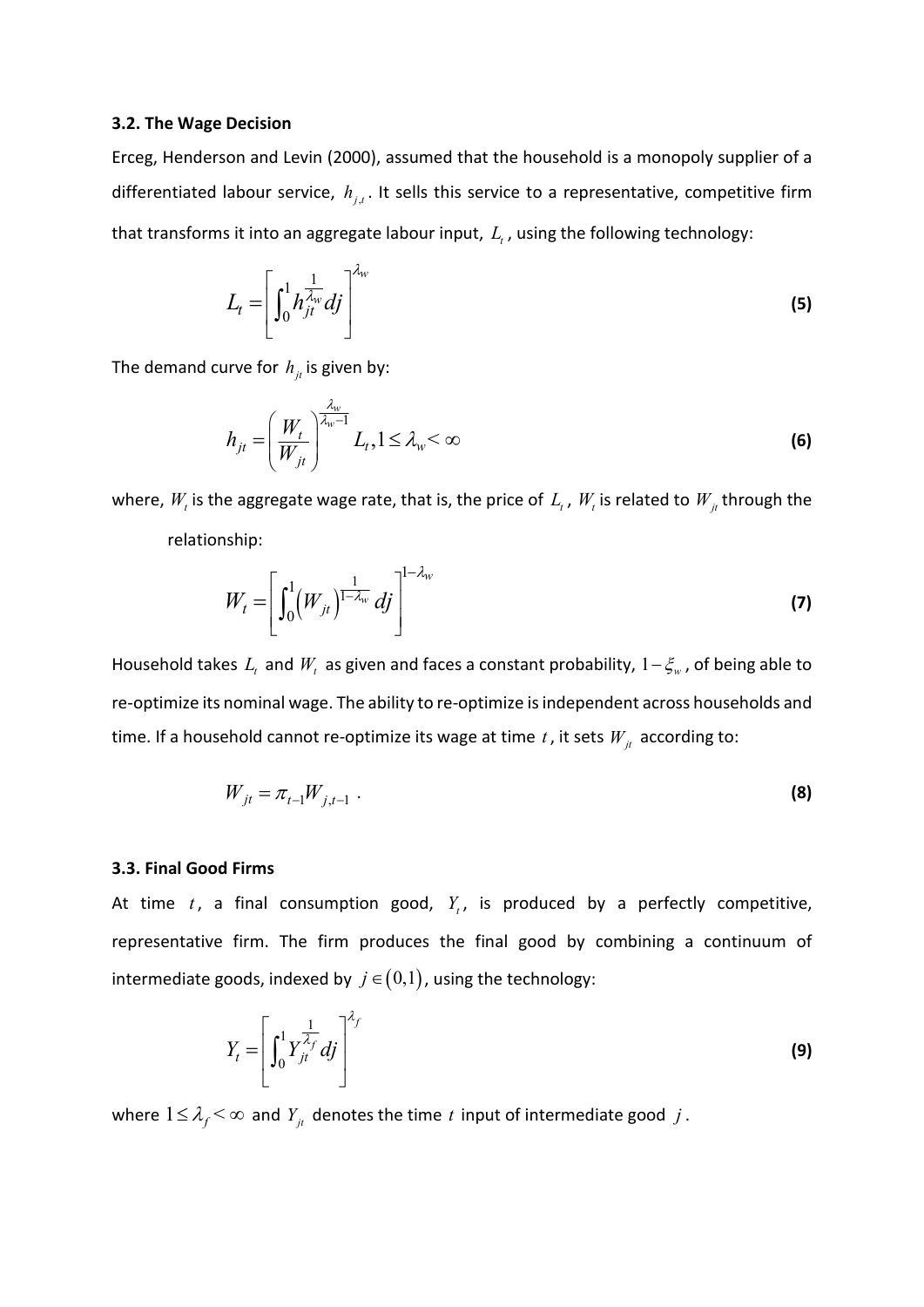The firm takes its output price,  $P_t$  and its input prices,  $P_{jt}$ , as given and beyond its control. Profit maximization implies the Euler equation

$$
\left(\frac{P_t}{P_{jt}}\right)^{\frac{\lambda_f}{\lambda_f - 1}} = \frac{Y_{jt}}{Y_t}.
$$
\n(10)

By integrating equation **(10)** and imposing equation **(9),** the following relationship between the price of the final good and the price of the intermediate good is obtained:

$$
P_t = \left[ \int_0^1 P_{jt}^{\frac{1}{1-\lambda_f}} df \right]^{-1-\lambda_f}
$$
\n(11)

#### **3.4. Intermediate Good Firms**

Intermediate good  $j \in (0,1)$  is produced by a monopolist who uses the following technology:

$$
Y_{jt} = \begin{cases} k_{jt}^{\alpha} L_{jt}^{1-\alpha} - \phi & \text{if } k_{jt}^{\alpha} L_{jt}^{1-\alpha} \ge \phi \\ 0 & \text{otherwise} \end{cases}
$$
(12)

where  $0 \le \alpha \le 1$  and  $L_i$  and  $k_i$  denote time *t* labour and capital services used to produce the  $j<sup>th</sup>$  intermediate good. Also  $\phi > 0$  denotes the fixed cost of production. The assumption of entry and exit into the production of intermediate good *j* are ruled out.

Intermediate firms rent capital and labour in perfectly competitive factor markets. Profits are distributed to households at the end of each time period. Let  $R_t^k$  and  $W_t$  denote the nominal rental rate on capital services and the wage rate, respectively. Workers must be paid in advance of production. As a result, the  $j<sup>th</sup>$  firm must borrow its wage bill,  $W_t L_{jt}$ , from the financial intermediary at the beginning of the period. Repayment occurs at the end of time period  $t$  at the gross interest rate,  $R_t$ . The firm's real marginal cost is:

$$
s_t = \frac{\partial S_t(Y)}{\partial Y}, \text{ where } S_t(Y) = \min_{(k,l)} \left\{ r_t^k k + w_t R_t l, Y \text{ given by equation (12)} \right\}
$$
 (13)

where  $\mathbf{r}^k_t = \frac{R^k_t}{R}$ *t*  $r_t^k = \frac{R}{I}$ *P*  $=\frac{R_t}{R}$  and  $W_t = \frac{H_t}{R}$ *t*  $W_i = \frac{W}{R}$ *P*  $=\frac{V_t}{R}$ . Given the functional forms, marginal cost is given as:  $s_t = \left(\frac{1}{1-\alpha}\right)^{1-\alpha} \left(\frac{1}{\alpha}\right)^{\alpha} \left(r_t^{k}\right)^{\alpha} \left(w_t R_t\right)^{1}$ 1  $s_t = \left| \frac{1}{1 - \alpha} \right| \left| \frac{1}{\alpha} \right| \left( r_t^k \right)^{\alpha} \left( w_t R_t \right)$  $\alpha$  (1)  $\alpha$  (1)  $\alpha$  (1)  $\alpha$  $\overline{\alpha}$   $\overline{\alpha}$  $(1)^{1-\alpha}(1)^{\alpha}$  $=\left(\frac{1}{1-\alpha}\right) \left(\frac{1}{\alpha}\right)$  $\overline{a}$ **(14)**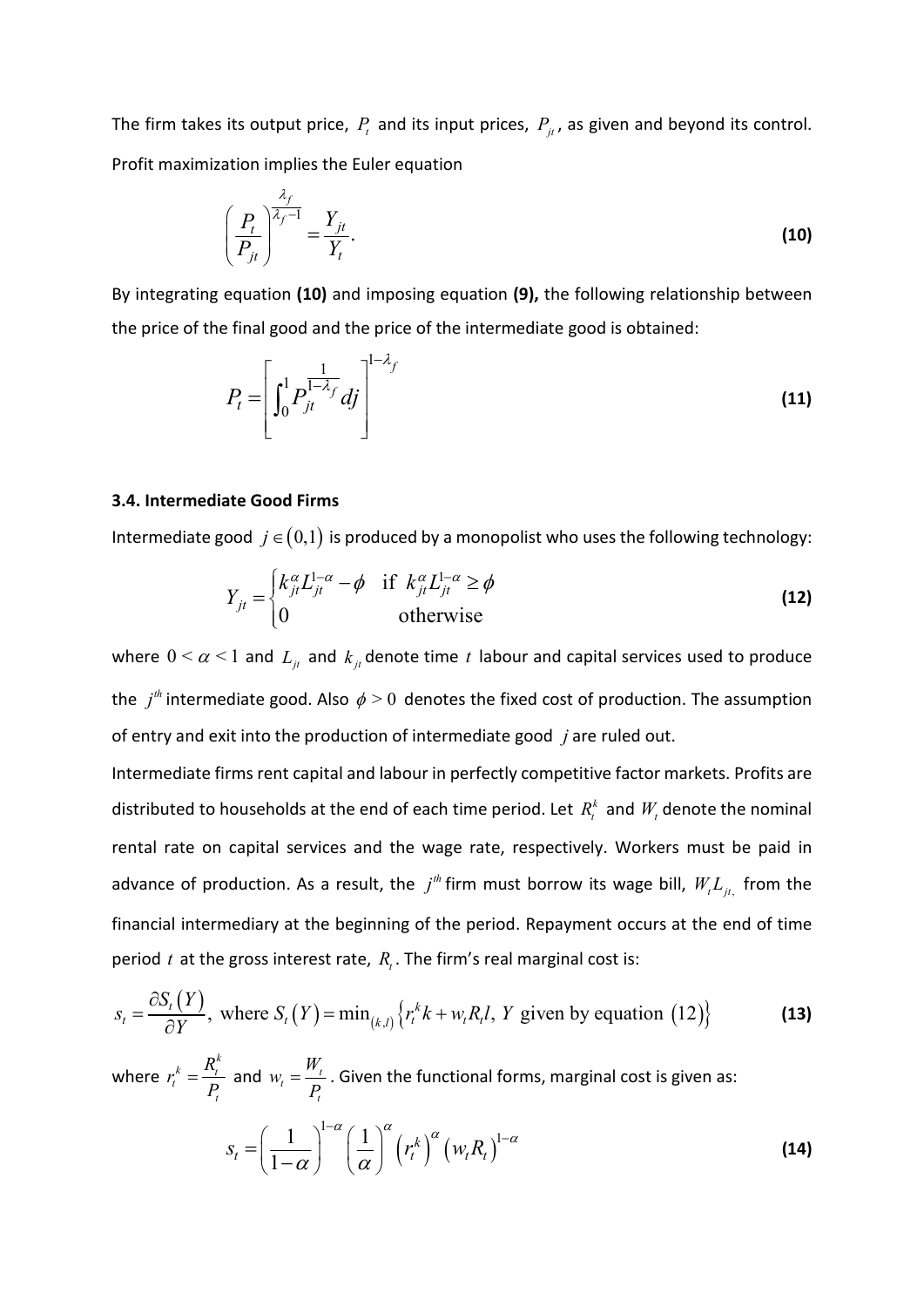Apart from fixed costs, the firm's time *t* profits are:

$$
\left(\frac{P_{jt}}{P_t} - S_t\right) P_t Y_{jt},\tag{15}
$$

where  $P_{it}$  is firm  $j's$  price.

Assuming firms set prices according to a variant of the mechanism spelled out in Calvo (1983). In each period, a firm faces a constant probability,  $1-\xi_p$ , of being able to re-optimize its nominal price. The ability to re-optimize its price is independent across firms and time. If a firm can re-optimize its price, it does so before the realization of the time *t* growth rate of money. Firms that cannot re-optimize their price simply index to lagged inflation:

$$
P_{jt} = \pi_{t-1} P_{j,t-1}
$$
 (16)

where,  $\pi_{t} = P_{t}/P_{t-1}$ . This price-setting rule is referred to as lagged inflation indexation. Letting  $\tilde{P}_t$  denote the value of  $P_{jt}$ set by a firm that can re-optimize at time  $t$ . This notation does not allow  $\tilde{P}_t$  to depend on  $j$ . This is done in anticipation of the well-known result that, in models like this, all firms who can re-optimize their price at time *t* choose the same price (Rotemberg and Woodford, 1996). The firm chooses  $\tilde{P}_t$  to maximize:

$$
E_{t-1} \sum_{l=0}^{\infty} \left( \beta \xi_{p} \right)^{l} v_{t+l} \left[ \tilde{P}_{t} X_{tl} - s_{t+l} P_{t+l} \right] Y_{j,t+l}, \tag{17}
$$

subject to equations **(10)** and **(14)** and

$$
X_{tl} = \begin{cases} \pi_t & \text{if } \pi_{t+l} \geq 1 \\ 1 & l = 0 \end{cases}
$$
 (18)

In equation (17),  $v_t$  is the marginal value of a dollar to the household, which is treated as exogenous by the firm. Later, it will be shown that the value of a dollar, in utility terms, is constant across households. Also  $E_{t-1}$  denotes the expectations operator conditioned on lagged growth rates of money,  $\mu_{t-l}$ ,  $l \geq 1$ . This specification of the information set captures the assumption that the firm chooses  $\tilde{P}_t$  before the realization of the time  $t$  growth rate of money. To understand equation **(17),** one should note that  $\tilde{P}_t$  influences firm  $j$ 's profits only as long as it cannot re-optimize its price. The probability that this happens for *l* periods is  $\left(\xi_p\right)^l$ , in which case  $P_{j,t+l} = \tilde{P}_t X_{tl}$  . The presence of  $\left(\xi_p\right)^l$  in equation (17) has the effect of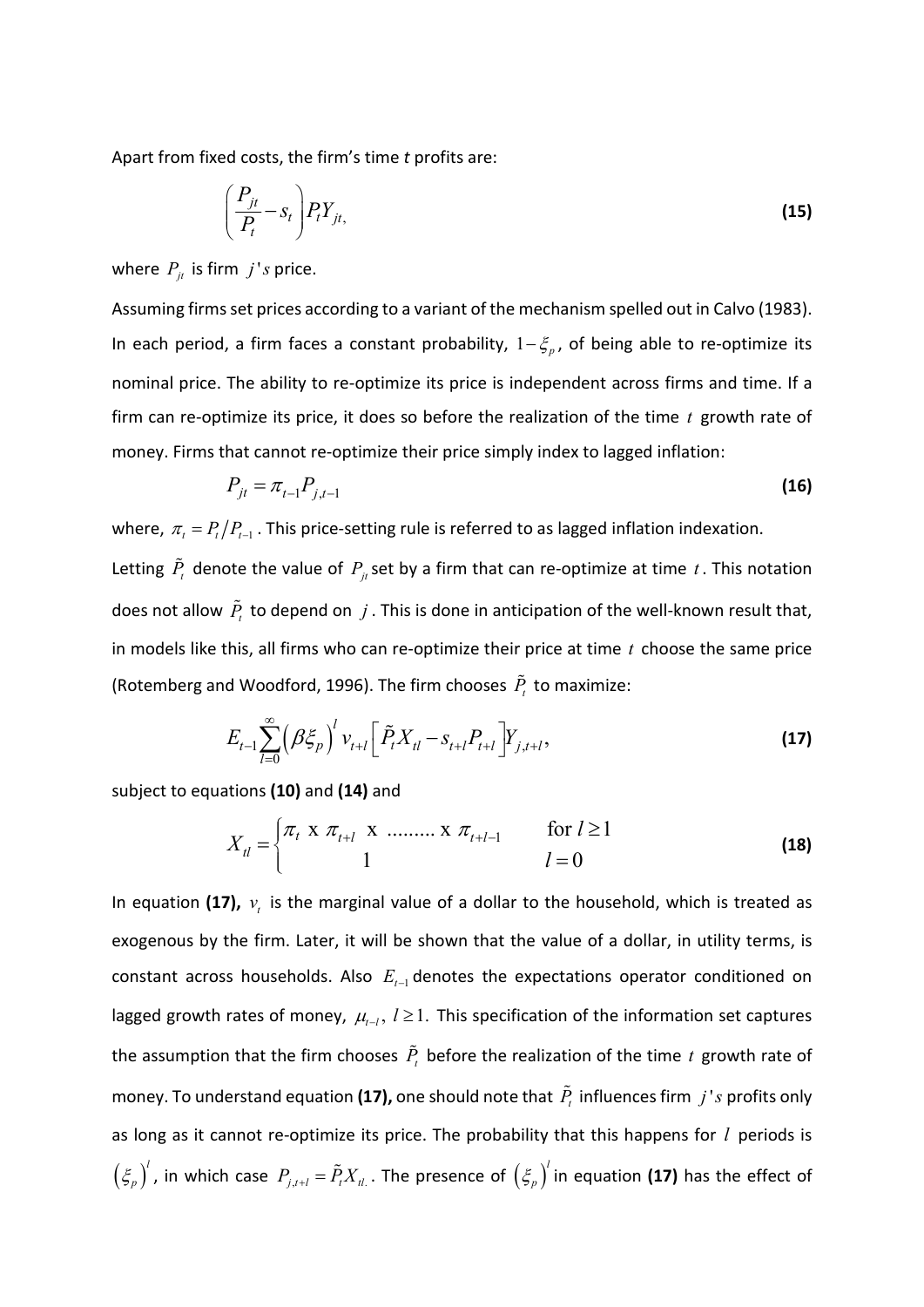isolating future realizations of idiosyncratic uncertainty in which  $\tilde{P}_t$  continues to affect the firm's profits.

#### **3.5. Monetary and Fiscal Policy**

The monetary policy is assumed to be given by:

$$
\mu_t = \mu + \theta_0 \varepsilon_t + \theta_1 \varepsilon_{t-1} + \theta_2 \varepsilon_{t-2} + \dots \tag{19}
$$

where  $\mu$  denotes the mean growth rate of money and  $\theta_j$  is the response of  $E_{_t}\mu_{_{t+j}}$  to a time *t* monetary policy shock. We assume that the government has access to lump sum taxes and pursues a Ricardian fiscal policy. Under this type of policy, the details of tax policy have no impact on inflation and other aggregate economic variables. As a result, there is no need to specify the details of the fiscal policy.

#### **3.6. Loan Market Clearing, Final Goods Clearing and Equilibrium**

Financial intermediaries receive  $M_t - Q_t$  from households and a transfer,  $(\mu_t - 1)M_t$  from the monetary authority. The notation here reflects the equilibrium condition,  $M_t^a = M_t$ . Financial intermediaries lend all of their money to intermediate good firms, which use the funds to pay for  $L_t$ . Loan market clearing requires:

$$
W_t L_t = \mu_t M_t - Q_t \tag{20}
$$

The aggregate resource constraint is given as:

$$
c_t + i_t + a(u_t) \le Y_t \tag{21}
$$

#### **3.7. Functional Form Assumptions**

Given the functions characterizing utility as:

$$
u(.) = \log(.)
$$
  
\n
$$
z(.) = \psi_0(.)^2
$$
  
\n
$$
v(.) = \psi_q \frac{(\cdot)^{1-\delta_q}}{1-\delta_q}
$$
 (22)

In addition, investment adjustment costs are given by:

$$
F(i_t, i_{t-1}) = \left[1 - S\left(\frac{i_t}{i_{t-1}}\right)\right] i_t
$$
\n(23)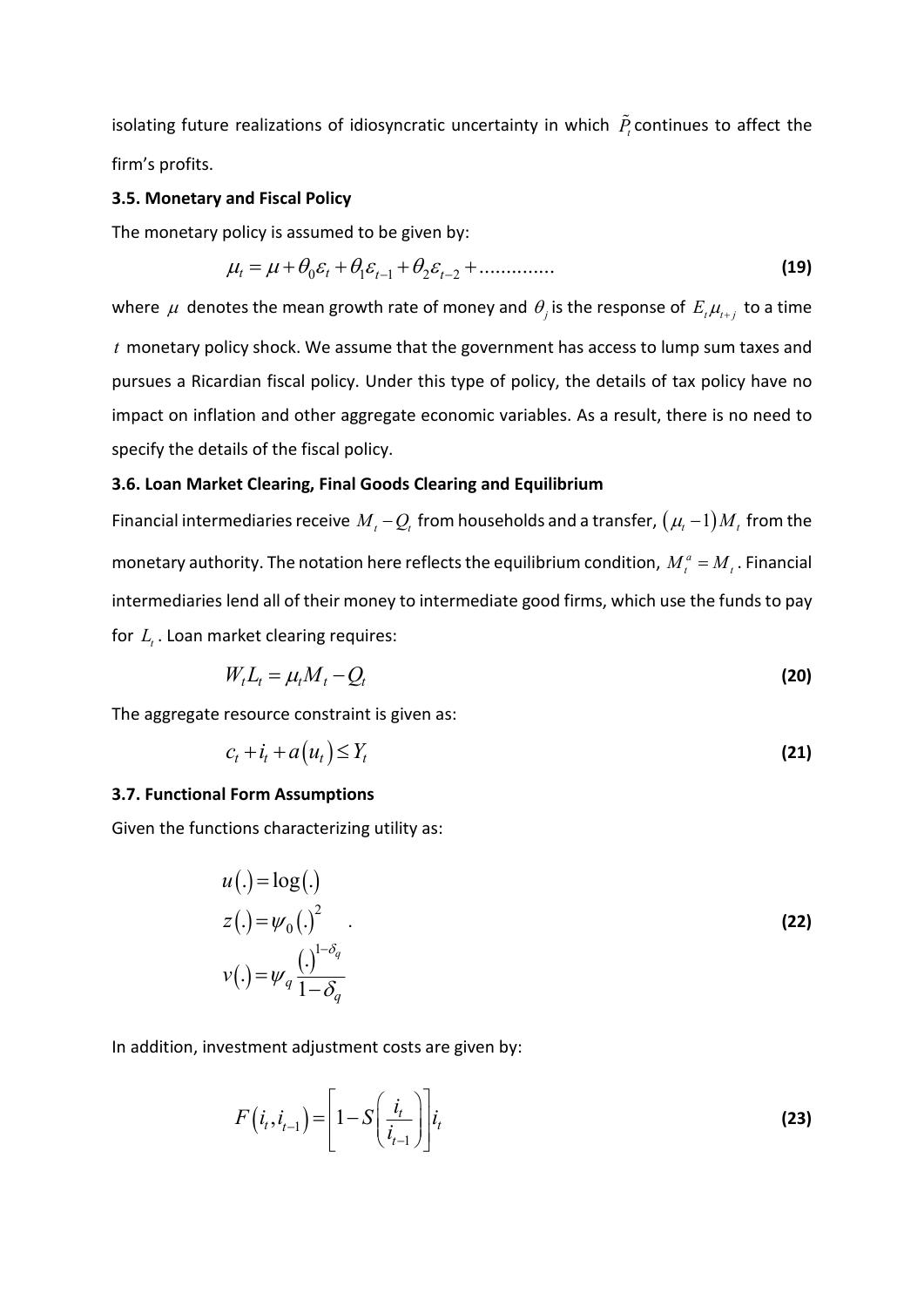The function  $S$  is restricted to satisfy the following properties:  $S(1) = S'(1) = 0$ , and  $\chi$   $\equiv$  *S*<sup>"</sup>(1) > 0. It is easy to verify that the steady state of the model does not depend on the adjustment cost parameter,  $\chi$ . Of course, the dynamics of the model are influenced by  $\chi$ . Given the solution procedure, no other features of the *S* function need to be specified for the analysis. Two restrictions are imposed on capital utilisation function  $\,a(u_{_t})$  . Firstly, in the steady state  $u_t$  is required to be  $u_t = 1$ . Secondly,  $a$  is also required to be  $a(1) = 0$ . Under this assumptions, the steady state of the model is independent of  $\delta_a = \frac{a^*(1)}{a^*(1)}$  $(1)$ '' ' 1  $a^a$   $a^b$  (1) *a a*  $\delta_a = \frac{d^2(1)}{d^2}$ . The dynamics

do depend on  $\delta_a$ .

#### **4. Calibration, Results and Discussion**

The analyses of the model rely on calibrated numerical simulations using dynare. The microfounded nature of the model makes some parameters being chosen based on microeconomic evidence, such as the efficiency of investment; otherwise, their values are chosen in line with literature. Other parameters also depend on steady-state ratios that can be determined from national income accounts, public and private sector balance sheets and input-output matrices, or can be informed by more-or-less structural macro-econometric estimates. The calibration of some of the parameters is essence for the policy experiments. One of which is of particular interest is  $\lambda_{\scriptscriptstyle{w}}$ , the elasticity of substitution between labour supplied to different sectors. The year 2008 is chosen to represent the steady state since the oil production year in Ghana is 2010 and parameters are calibrated to match ratios of this year.

#### **4.1. Parameter Calibration**

The model parameters are partitioned into three groups. The first group is composed of  $\beta, \phi, \alpha, \delta, \psi_0, \psi_q, \lambda_w$  and  $\mu$ . The parameter  $\beta = 0.9951$  was set to imply a steady state annualized real interest rate of 8 percent. The parameter  $\alpha = 0.7$  was also set to imply a standard value in the literature. The parameter  $\delta = 0.015$  was set to be in line with Bu (2004). It is roughly equal to the estimate reported in Christiano and Eichenbaum (1992). The parameter,  $\phi$  is set to guarantee that profits are zero in steady state. This value is consistent with Hall (1988), and Rotemberg and Woodford (1996), who argue that economic profits are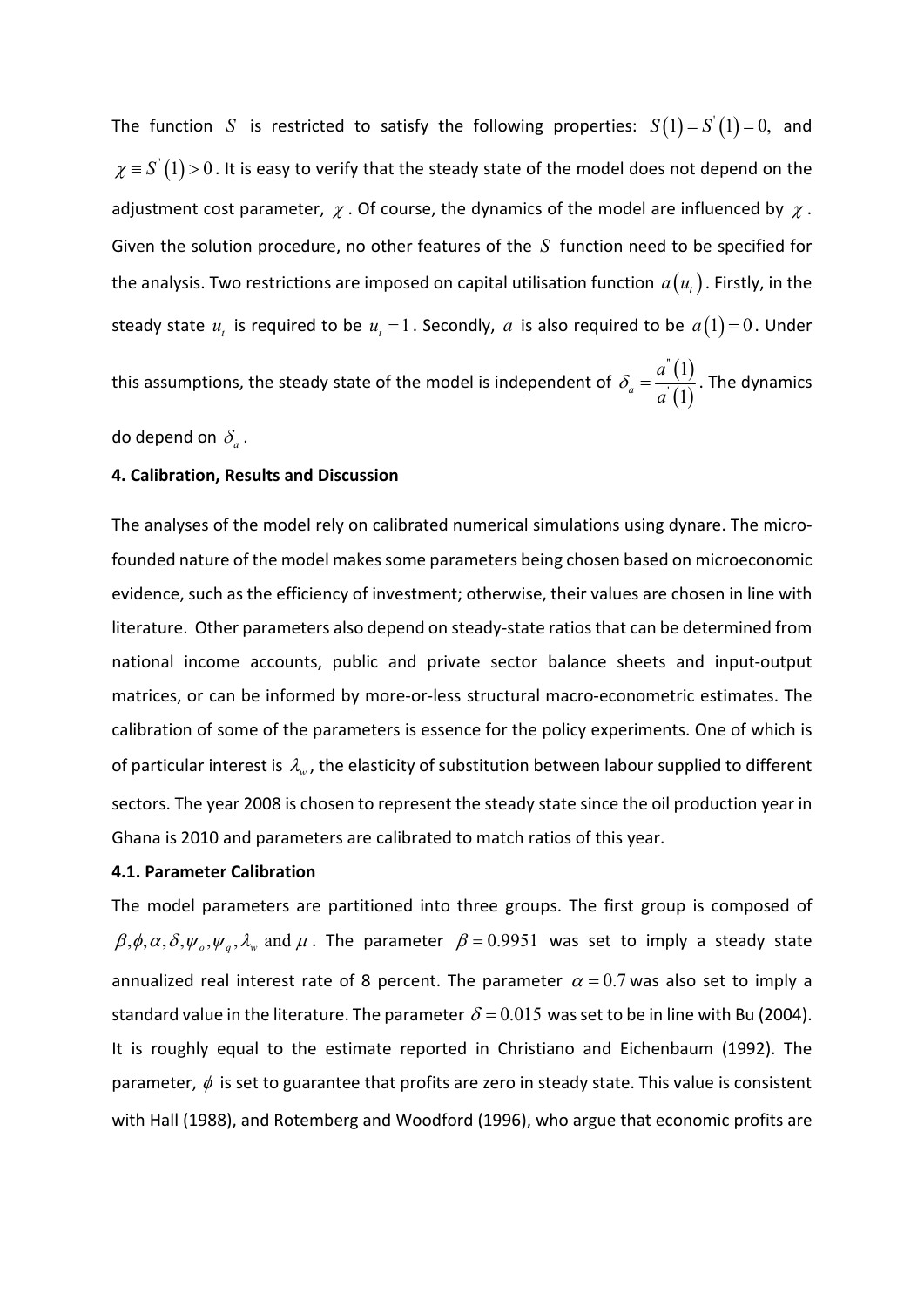close to zero on average. Although there are well known problems with the measurement of profits, setting profit at zero is a reasonable benchmark.

The parameter  $\psi_{\alpha}$  was chosen to imply a steady state value of  $L$  equal to unity. Similarly, the parameter  $\psi_q^{\parallel}$  was set to ensure  $\frac{Q}{M}$  = 0.44 in steady state. This value is equal to the ratio of *M*1 to *M* 2 at the beginning of our sample period. The rationale for using this ratio is that *M*1is a measure of money used for transactions, while *M* 2 is a broader monetary aggregate. Re-estimation was done to calibrate  $\psi_q$  to different steady state values of  $\frac{Q}{M}$  . The primary impact on the model parameter estimates was to change the estimate of  $\sigma_q$ . The impulse response functions were relatively unaffected by different values of  $\sigma_q$ . The parameter  $\mu$ was set to 1.017, which equals the post-war quarterly average gross growth rate of *M* 2 . From the assumed parameter values, the steady state velocity of money is given by:

$$
\frac{PY}{M} = (\mu - q)(1 - \alpha)\frac{\beta}{\mu} = 0.36
$$

This ratio is slightly below the average value, 0.44, of  $M2$  velocity in literatures. The parameter,  $\lambda_{w}$ , is set to 1 which is in line with Horvath (2000). This gives a result which is robust to perturbations in this parameter. This means that holding fixed the other parameter values at their benchmark values reported below, the impulse response functions implied by the model are insensitive to different values of  $\lambda_{\scriptscriptstyle{w}}$  . The specification of  $z(.)$  implies a Frisch labour supply elasticity equal to unity. This elasticity is low by comparison with the values assumed in the real business cycle literature. For instance, the Frisch elasticity implicit in the 'divisible labour' model in Christiano and Eichenbaum (1992) is roughly 2.5 percent. However, it is well within the range of point estimates reported in the labour literature (Rotemberg and Woodford, 1999).

The monetary policy is characterised by equation (19), where  $\theta_i$  's are the impulse responses implied by an estimated VAR say:

$$
\mu_t = \tau \left(I - A_1 L - \dots - A_4 L^4\right)^{-1} c \varepsilon_t
$$

Where,  $c$  is the last column of  $C$ , and  $A_1, ..., A_4, C$  are the estimated parameters of a VAR. In addition,  $\tau$  is a row vector with zeros everywhere, except unity in the last element. The moving average parameter,  $\theta_i$ , is the coefficient on  $L^i$  in the expansion of the polynomial to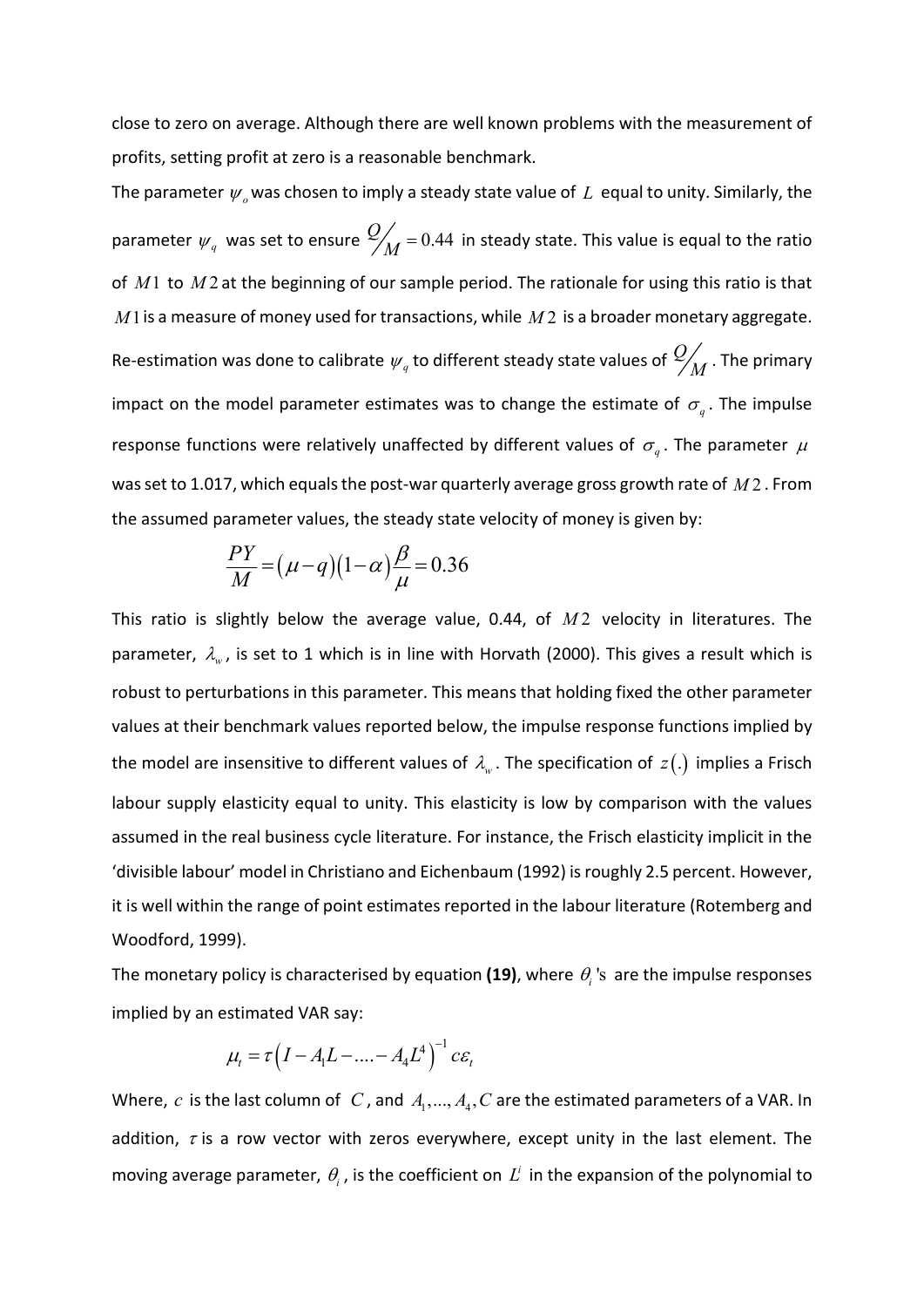the right of the equality in the previous expression, for  $i = 0,1,...$  To incorporate this representation of monetary policy into the model, the procedure described by King and Watson (1996) is used. Christiano, Eichenbaum and Evans (1998) show that this representation is not statistically significantly different from the one generated by a first order auto-regression with coefficient roughly equal to 0.5.

The last group of the model is described as follows:  $\gamma = (\lambda_f, \xi_w, \xi_p, \sigma_q, \chi, b, \sigma_a)$ . These parameters were estimated by minimizing a measure of the distance between the model and empirical impulse response functions. Let  $\Psi(\gamma)$  denote the mapping from  $\gamma$  to the model impulse response functions, and letting  $\hat{\Psi}$  denote the corresponding empirical estimates. The first 25 elements of each response function are included and those that are zero by assumption are excluded. Hence the estimator of  $\gamma$  is the solution to:

$$
J = \min_{(\gamma)} \left( \hat{\Psi} - \Psi(\gamma) \right) V^{-1} \left( \hat{\Psi} - \Psi(\gamma) \right).
$$
 (24)

Where, *V* is a diagonal matrix with the variances of the  $\hat{\Psi}$ 's along the diagonal. The standard error for  $\sigma_a$  is driven towards zero because of the estimation procedure at which the algorithm breaks. As a result, that parameter is set to be  $\sigma_a = 0.01$  and optimize the estimation criterion over the remaining elements in  $\gamma$ . The various parameter estimates imply that elasticity is 0.96, i.e., a one percentage point rise in the annualized rate of interest leads to a 0.96 percentage reduction in real balances. This elasticity is considerably smaller than standard estimates reported for static money demand equations. For example, the analogous number in Lucas (1988) is 8.0. The model found that the estimate of  $\sigma_q^{\text{}}$  is driven primarily by the model's attempt to replicate the initial responses of the interest rate to a monetary policy shock. Consequently, the interest semi-elasticity is interpreted as pertaining to the short-run response of money demand. This elasticity is often estimated to be quite small (Christiano, Eichenbaum and Evans, 1998). The estimate of the habit parameter *b* is 0.65. This value is close to the point estimate of 0.7 reported in Boldrin, Christiano and Fisher (2001). Those authors argued that the ability of standard general equilibrium models to account for the equity premium and other asset market statistics is considerably enhanced by the presence of habit formation in preferences.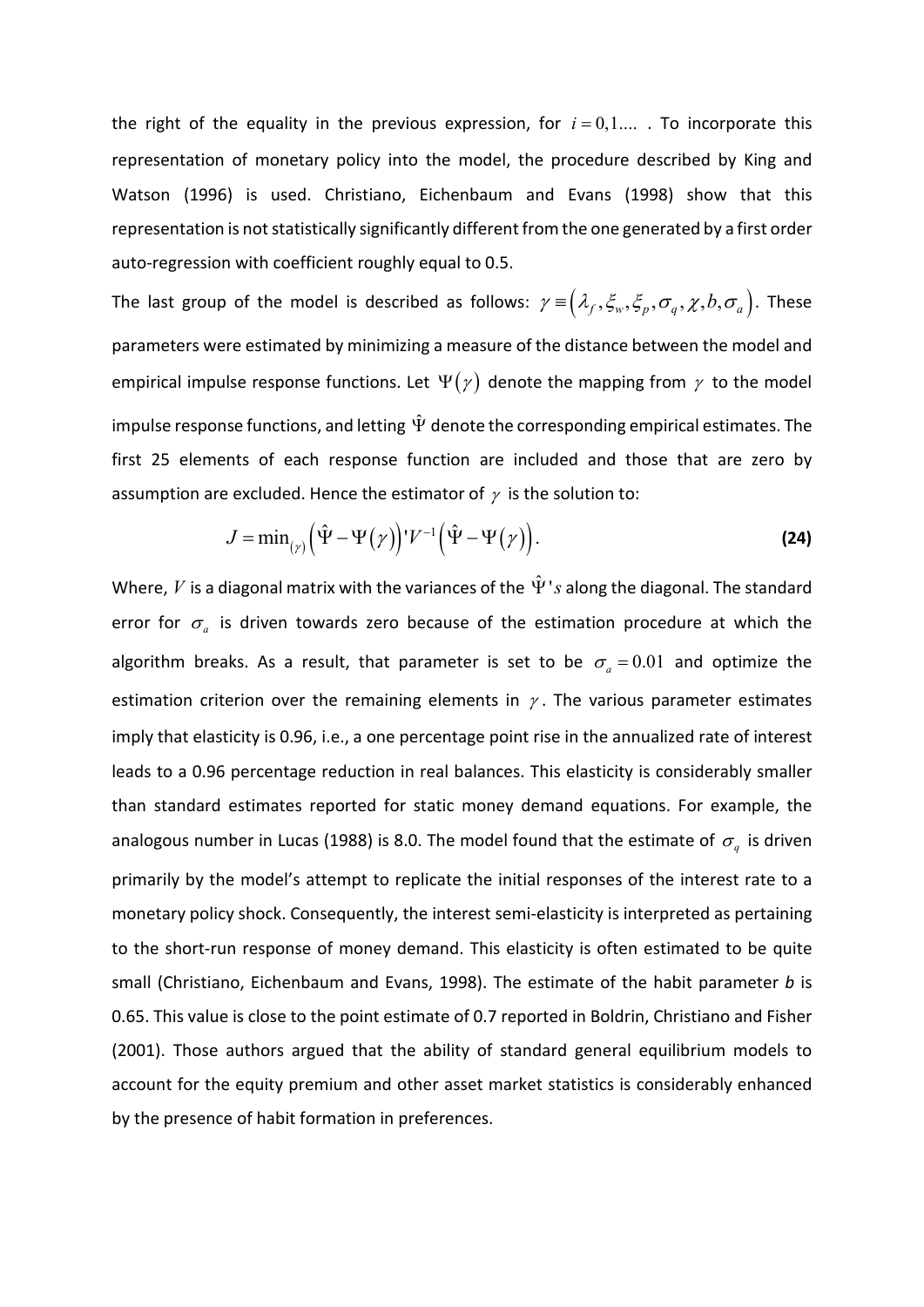| <b>Parameters</b> | Value  | Source/Method                                         |
|-------------------|--------|-------------------------------------------------------|
| $\boldsymbol{b}$  | 0.65   | Degree of habit persistence                           |
| $\beta^t$         | 0.9951 | Matches real interest rates equal 8 percent           |
| $\theta$          | 12     | Standard value in Literature                          |
| R                 | 1.0086 | Ensures nominal interest rate is zero at steady state |
| $\chi$            | 0.01   | Habit parameter 2 for experiment                      |
| $\psi$            | 1      | Marginal disutility of hours                          |
| $\sigma_q$        | 0.9993 | relates cash holding and the interest rate            |
| $\eta$            | 1.5    | Price elasticity of demand for differentiated goods   |

#### **Table 3: Preference Parameters**

Finally, the estimated value of  $\lambda_f = 12$  is close to the values used in the literature (Rotemberg and Woodford, 1996). Tables 3 - 5 summarize the parameter values. Government spending is particularly large in Ghana standing at around 37% of GDP in 2008. Most of this spending is on government consumption. The steady state inflation rate is set to 18% which is the average inflation rate for the year 2008. The parameters of the models are set so to meet these and other key variables of the Ghanaian economy. The benchmark simulation for both fiscal and monetary policy also assumes the following; based on current proven reserves, oil production is expected to be relatively high with peak production over the first 5 years.

| <b>Parameters</b>                | Value | Source/Method                                     |
|----------------------------------|-------|---------------------------------------------------|
| $\alpha$                         | 0.7   | Standard value in literature                      |
| δ                                | 0.015 | In line with Bu (2004)                            |
| $\mathcal{L}_p$                  | 30    | Implies prices are sticky for 6 months on average |
| $\zeta_{\scriptscriptstyle w}$   | 0.9   | Calvo's parameter on wage                         |
| $\lambda_{\scriptscriptstyle u}$ | 1     | Households labour market power                    |
| $\lambda_{\rm r}$                | 12    | Firms market power                                |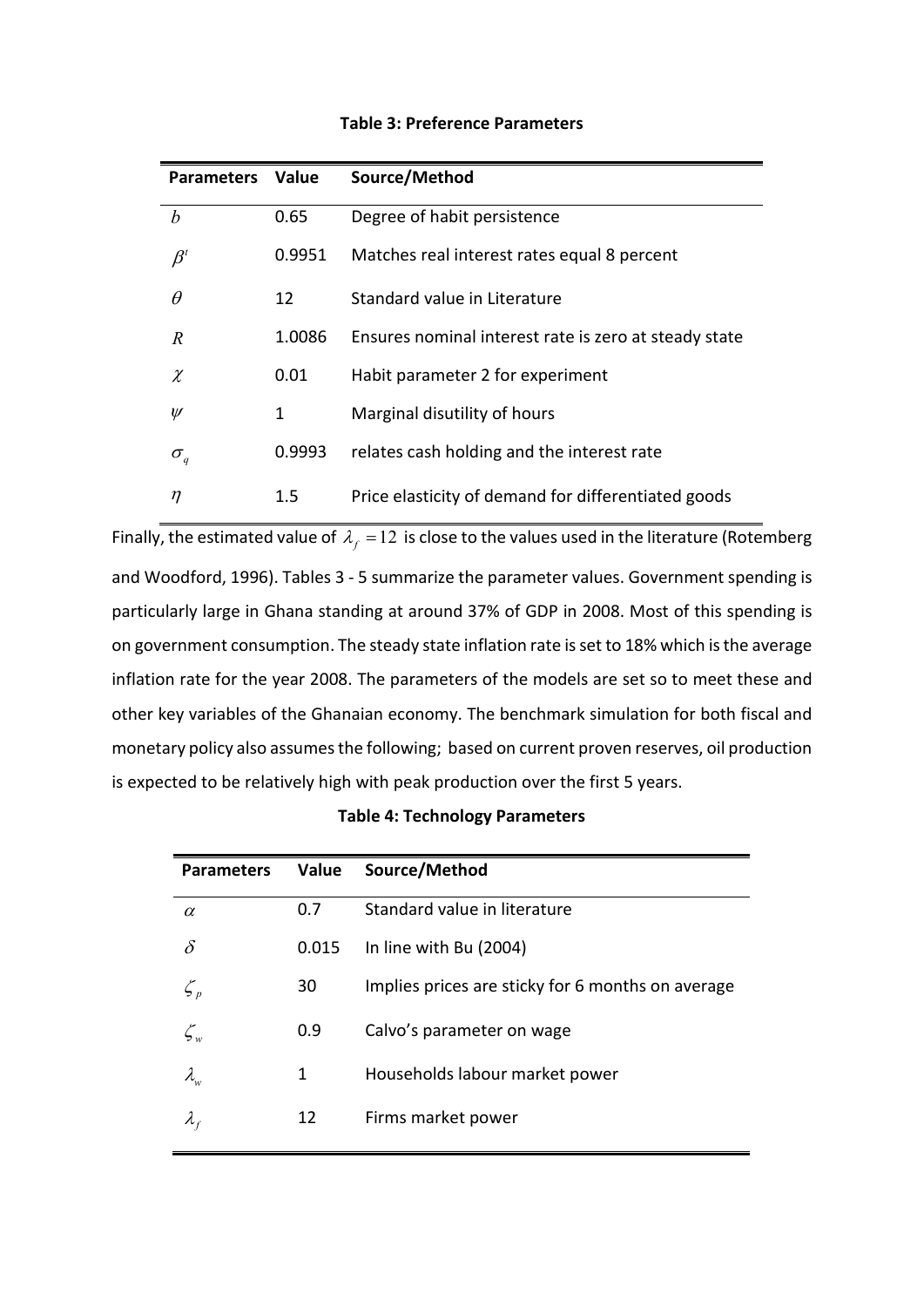According to the World Bank report (2009) the government revenues from oil and gas could reach a cumulative amount of US 19 billion during the production period 2011–2029 from Table 2. Finally the value of the steady-state efficiency is based on work by Arestoff and Hurlin (2006).

| <b>Parameters</b> | <b>Value</b> | Source/Method                                   |
|-------------------|--------------|-------------------------------------------------|
|                   | 1.5          | Standard in Literature                          |
|                   | 0.5          | Monetary rule parameter on output               |
| $\rho^R$          | 0.3514       | Monetary rule parameter on lagged interest rate |

|  |  |  | <b>Table 5: Policy Parameters</b> |
|--|--|--|-----------------------------------|
|--|--|--|-----------------------------------|

#### **4.2 Oil Revenue and Monetary Policy Shock Mechanism**

To understand the contemporaneous effect of a policy shock which is treated here as interest rate shock, it is useful to focus on the money market clearing condition, equation **(20),** and the household's first order condition,  $v'(q_t)+\psi_t=\psi_t R_t$  , where  $q_t=\frac{Q_t}{P_t}$  $q_t = \frac{Q_t}{P_t}$ , also  $\psi_t$  is the marginal utility of  $p_t$  units of currency . Given the assumptions, the full amount of a policy shock-induced money injection must be absorbed by household cash holdings,  $Q_t$ . Firms do not wish to absorb any part of a cash infusion because  $W<sub>t</sub>L<sub>t</sub>$  does not respond to a policy shock. The wage rate,  $W_{t}$ , is predetermined because the  $W_{jt's}$  are predetermined by assumption. Employment *L<sup>t</sup>* is predetermined because of the assumption that consumption, investment and capital utilization are predetermined. It follows from equation **(20)** that at period  $t$  money injection must be accompanied by an equal increase in  $Q_t$ . As oil revenues accrue directly to the government, the oil shock translates into higher government spending. Given that size of the government is already large in Ghana it is important to evaluate quantitatively the overall impact on the main macroeconomic aggregates and on price levels. The analyses follows that as government spends the oil revenue as it accrues, it results in an increase in aggregate demand leading to a sharp (but short-lived) spike in real GDP growth. This also results in a persistent effect on real GDP. Inflation increases moderately, which is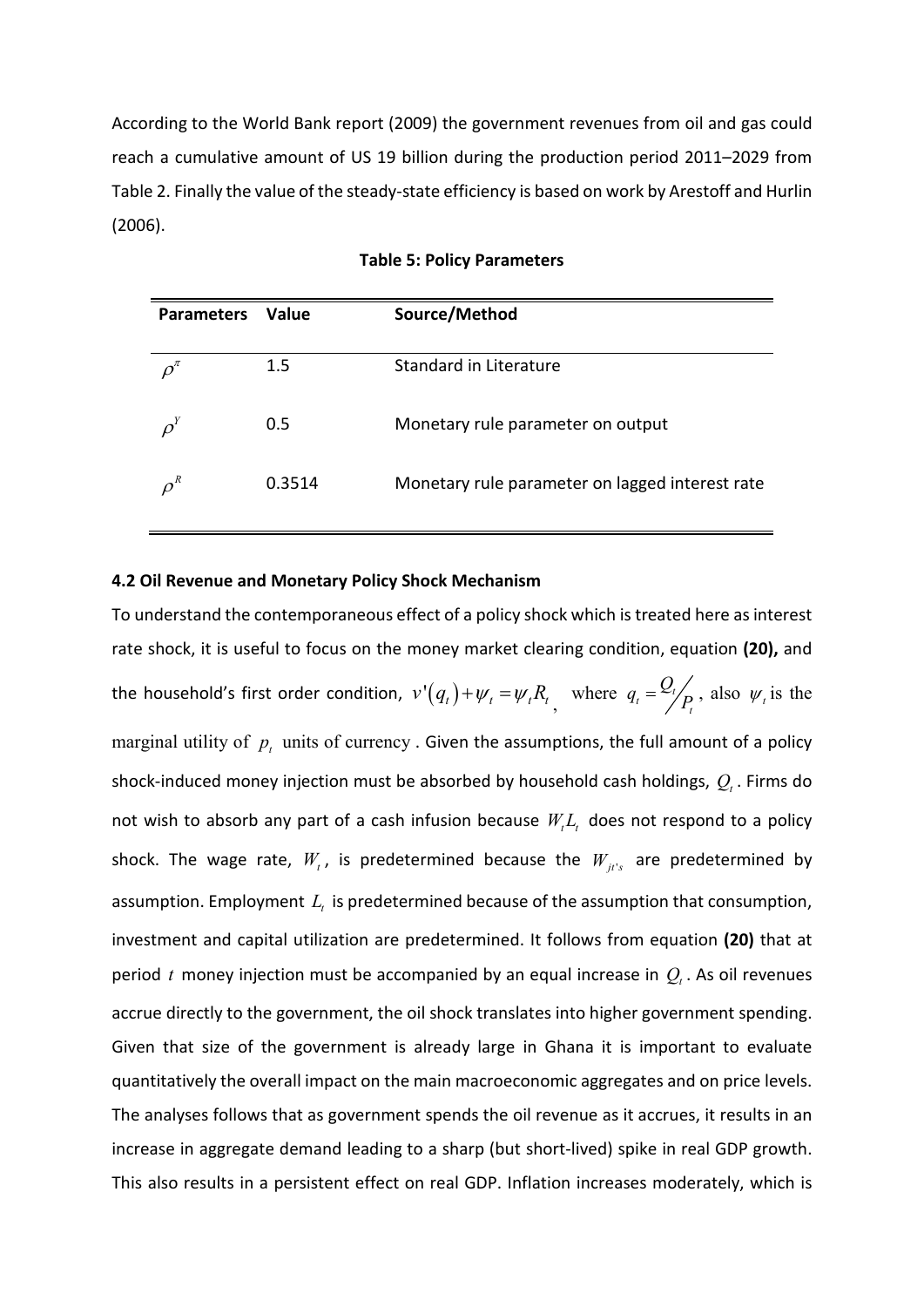accounted for by the increase in non-tradable inflation combined with a decrease in inflation in the tradable sector.

The model does well in accounting for the dynamic response of the Ghanaian economy to a monetary policy shock as result of oil revenue received and spent by the government. As it can be seen from Figure 3, there is a noticeable fall in inflation as soon as the shock hit the economy. This fall in prices reflects the impact of a decrease in interest rate on the marginal cost. The main impact is that inflation decreases more and there is a larger rise in output in the aftermath of the shock. Notice how the money stock rises to its peak level after the shock and is roughly goes back to where it started. The prolonged rise in the money stock doesn't essentially reflect the fall in the price level. At the same time, there is a prolonged increase in output that lasts even after the boom in the money supply is over. The shock also impact positively on total consumption and investments. As showed by Figure 3, there is a contemporaneous rise in both consumption and investment for about two to three years before both variables start to fall to attain stability.

With a negative interest rate shock the paradoxical effect on total money supply is an increase in its supply which is well accounted for by the model; but this on the other hand induces sharp rise in the growth of money. The increase in consumption as explained above can be accounted for as a result of the rise in real wage. One should notice that the magnitude of these aggregate-demand effects depends critically on the monetary policy reaction function. Moreover, holding the monetary policy rule constant, higher inflation and the real appreciation are thus important parts of the required macroeconomic adjustment. Unlike the real appreciation however, an increase in inflation is not an inevitable part of the transmission mechanism but is a result of the aggregate-demand pressures that can arise from a rapid increase in spending and the monetary policy stance.

Alternately, the dynamic effects of a monetary shock on  $R_t, C_t, I_t, Y_t, L_t, u_t$ , productivity and profits can be explained as follows. The persistent fall in  $R<sub>t</sub>$  reflects the high adjustment of  $Q_{\iota}/P_{\iota}$  relative to its high value in the period of the shock. In part, this high adjustment is due to the inertia in  $P_t$ . But it is also the case that households are slow to reduce their cash holdings from its high level in the impact period of the shock.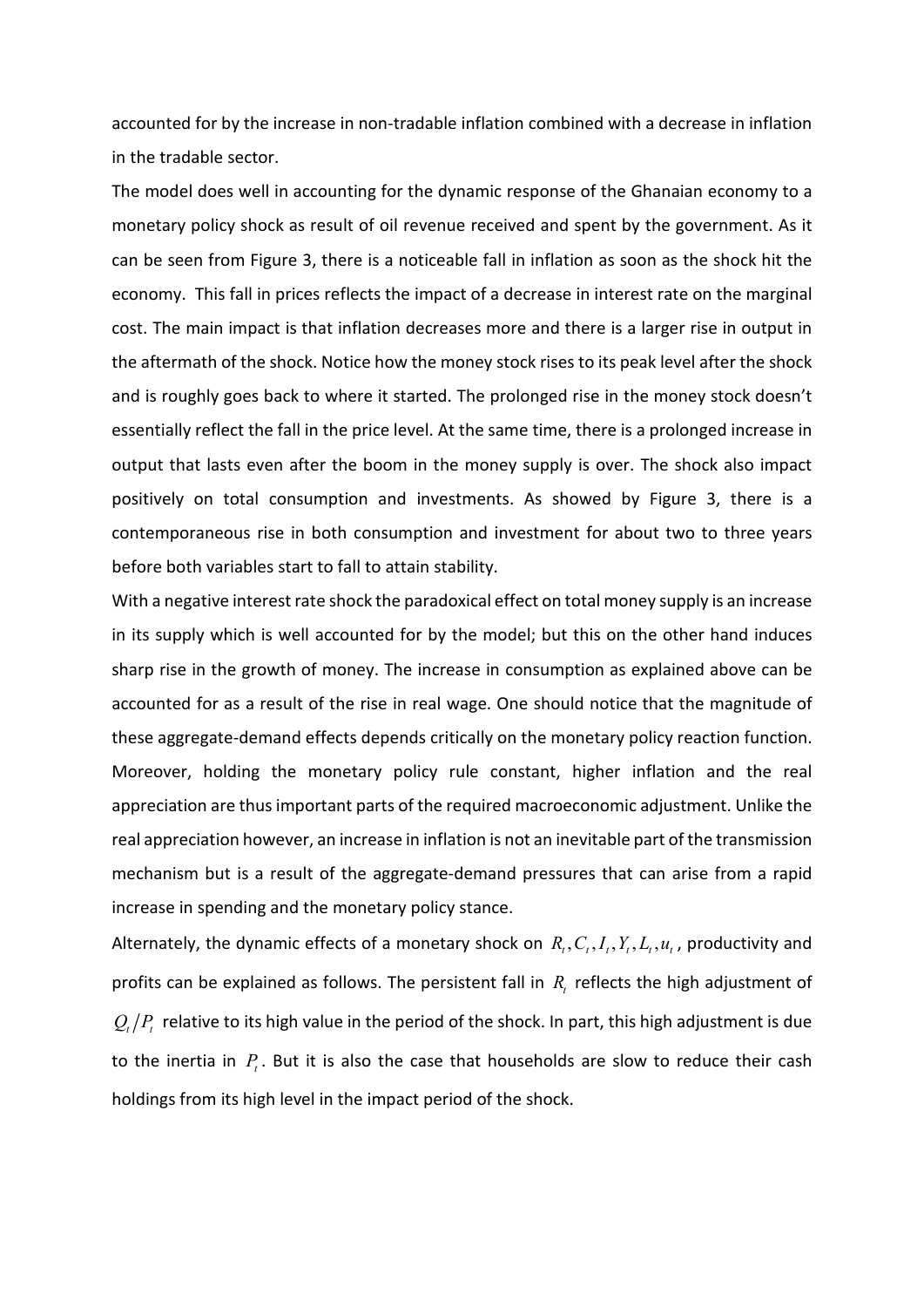

**Figure 3: Variable Responses to Monetary Policy Shock** 

Consumption (c), Investment (i), Output (y), Money Supply (m), Money Growth Rate (mu), Inflation (pi), Real Wage (w), Nominal Interest Rate (r), Capital Service (k)

This response in  $Q_t$  reflects money market clearing, equation (20), the inertial behaviour of  $W_t$  and the sharp rise in  $L_t$  after a policy shock. The sharp rise in hours worked occurs because household demand for goods increases, reflecting habit formation in preferences and second order adjustment costs in investment. These considerations provide intuition for the persistent rise in  $Q_t/P_t$  after an expansionary monetary policy shock. It then follows from equation (27) that  $R_{t}$  must be low for a prolonged period of time. The increase response in  $c_t$  and  $i_t$  implies that output, employment and capital utilization rates also increases. Finally, the increase in productivity reflects the effects of capital utilization, as well as the presence of the fixed cost in the production function, as shown in Figure 5. To understand the impact of the rise in  $Q_t$  on  $R_t$ ; Now supposed that  $\psi_t$  is constant and  $P_t$  is predetermined, the increase in *Q<sup>t</sup>* corresponds to a rise in real balances. Given the household's first order condition for cash balances, *R<sup>t</sup>* must decrease to induce households to increase real cash balances,  $Q_{i}/P_{i}$ . In practice,  $\psi_{i}$  must decrease, but by only a relatively small amount.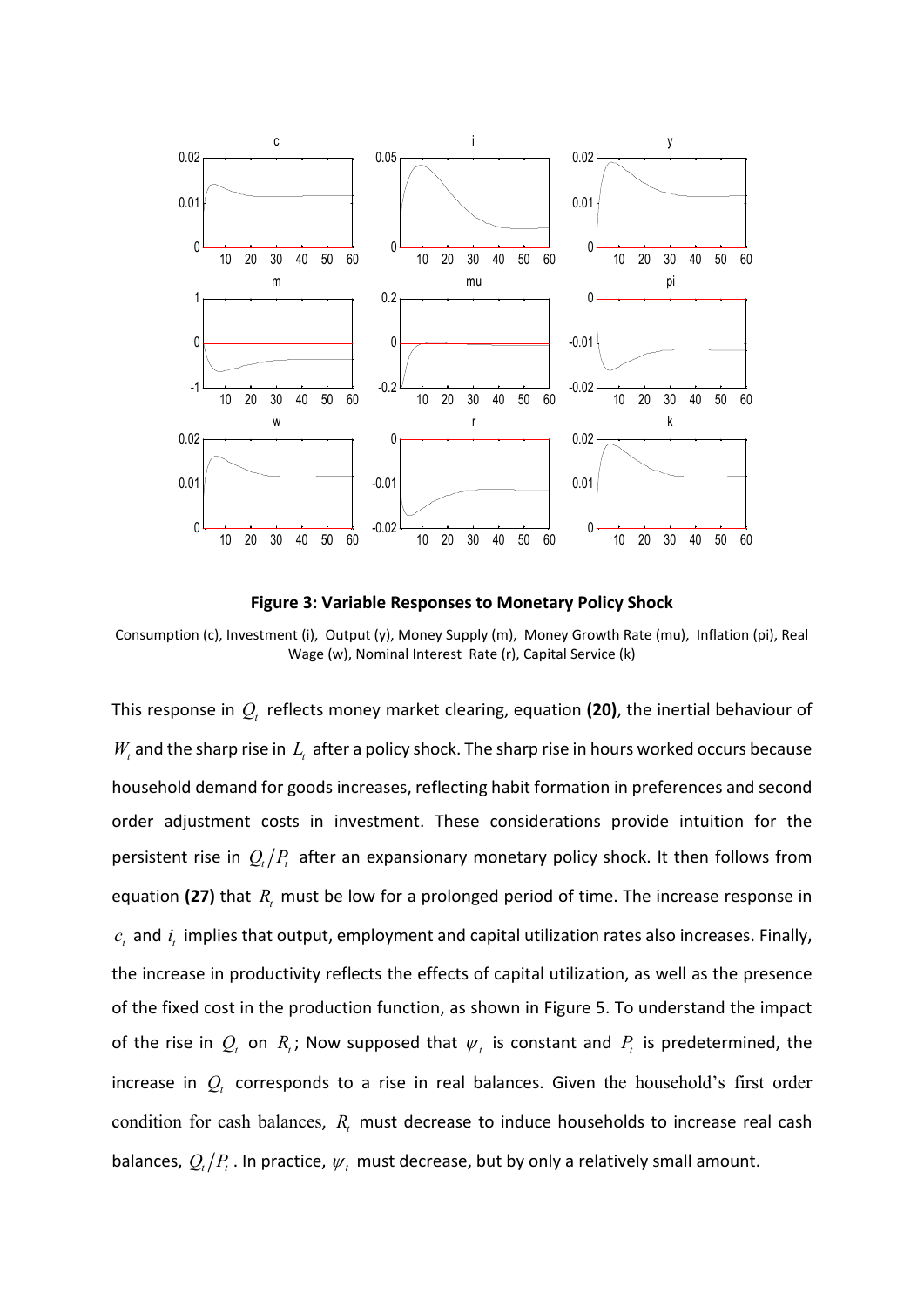Finally, since  $R_{\iota}$  falls and the firm's wage bill and revenues also rises by the shock, profits must increase as well. One cannot consider monetary shocks without inferring to the pros and cons of this shock on output. Eventually Figure 3 shows a fall in output; but what happens if there is a shock of output on the other variables. Figure 6 shows the effect of this output shock on the other variables. A positive shock to output have the same effect on consumption, investment, prices and wages as it occurred when there is an interest rate shock.

#### **4.3 Effects of Price Shock to Macroeconomic Variables**

The study again explores the responses that surfaces as a result of a surge in prices of goods and services. Whenever there is an increase in government spending, general price levels also increase. This is because the projected increase in oil revenues comes at the time where inflation remains high. Therefore, Figure 4 depicts these responses to an inflation shocks. Let assume that an increase in inflation target comes as an initial surprise to economic agents in the model, so that the increase in inflation target implies a discretionary policy tightening and leads to a temporary reduction in aggregate-demand.

The decrease in the target is perceived as credible once inflation is reduced to its new target. In this scenario, the monetary policy tightening leads to lower GDP growth in the short run, with a more gradual increase in intermediate production and a similar real exchange rate appreciation. These results imply that a reduction in the inflation target is relatively costless. This is due to the fact that nominal rigidities are relatively small in the model, so that discretionary changes in monetary policy have a short-lived effect. Inflation expectations also adjust relatively quickly, which implies monetary policy credibility is relatively easy to acquire. For these reasons, these projections are optimistic, and should be therefore interpreted with cautions.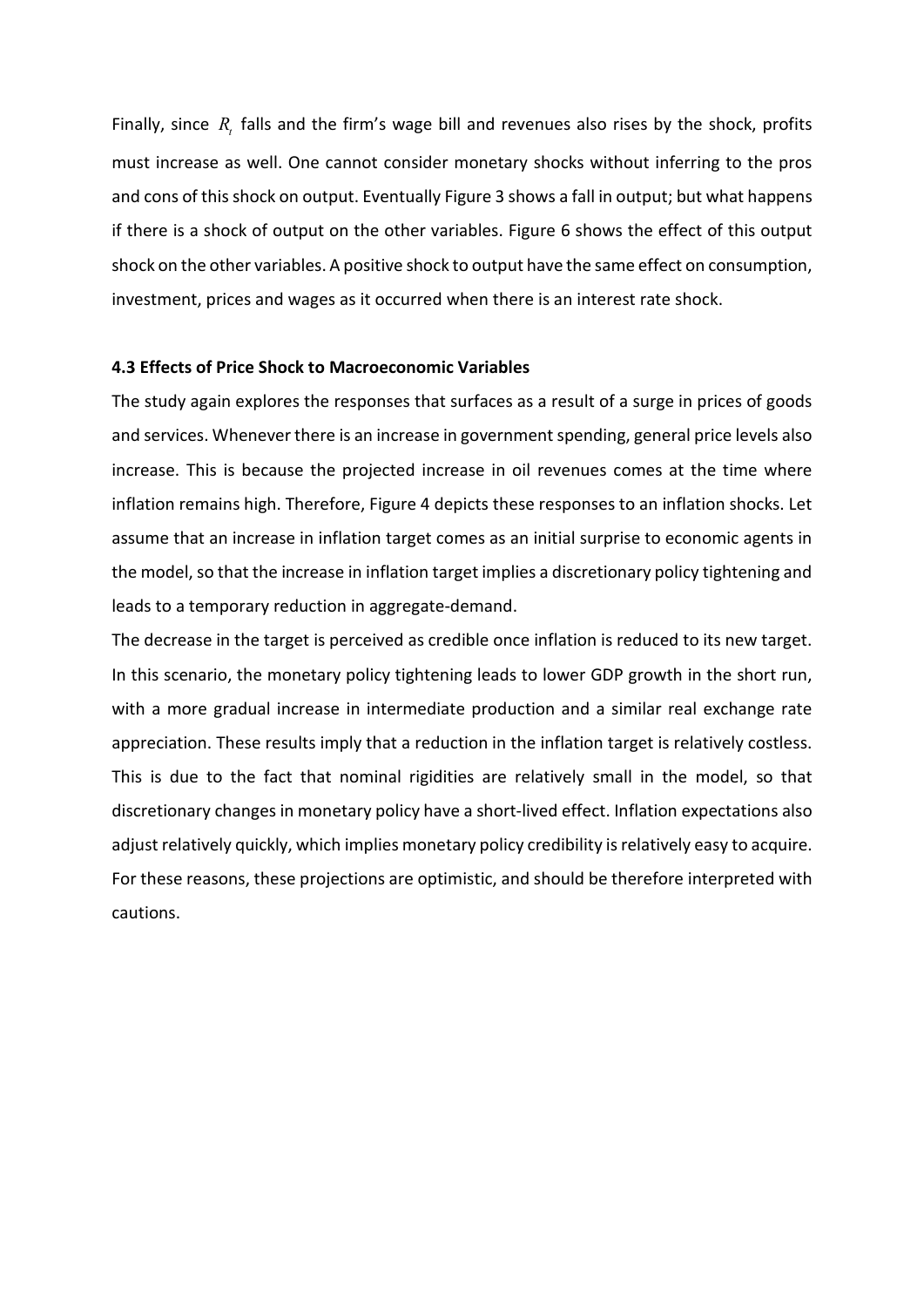

#### **Figure 4: Effects of Price Shock**

Consumption (c), Investment (i), Output (y), Money Supply (m), Money Growth Rate (mu), Inflation (pi), Real Wage (w), Nominal Interest Rate (r), Capital Service (k),

## **5. Conclusion**

We examined the impact of structural shocks of oil prices on Ghanaian economy. As oil revenues accrue directly to the government, the oil shock translates into higher government spending. Given that size of the government is already large in Ghana, we quantitatively evaluated overall impact of this shocks on the main macroeconomic aggregates and on price levels. These simulations followed a DSGE model by Christiano et al (2001 & 2005). The model is suitable for the Ghanaian case with similar agents and oil shock macro-dynamics. The model was calibrated based on the micro-founded evidence and steady state ratios determined from national income accounts of Ghana. The benchmark simulation captured interest rate shock and this leads to a sharp rise in prices which reflects the impact of the increase in interest rate on the marginal cost. The effect is that inflation decease more and there is a larger rise in output. Money stock rises to its peak level after the shock and is roughly goes back to where it started. The prolonged rise in the money stock, essentially reflect the fall in the price level.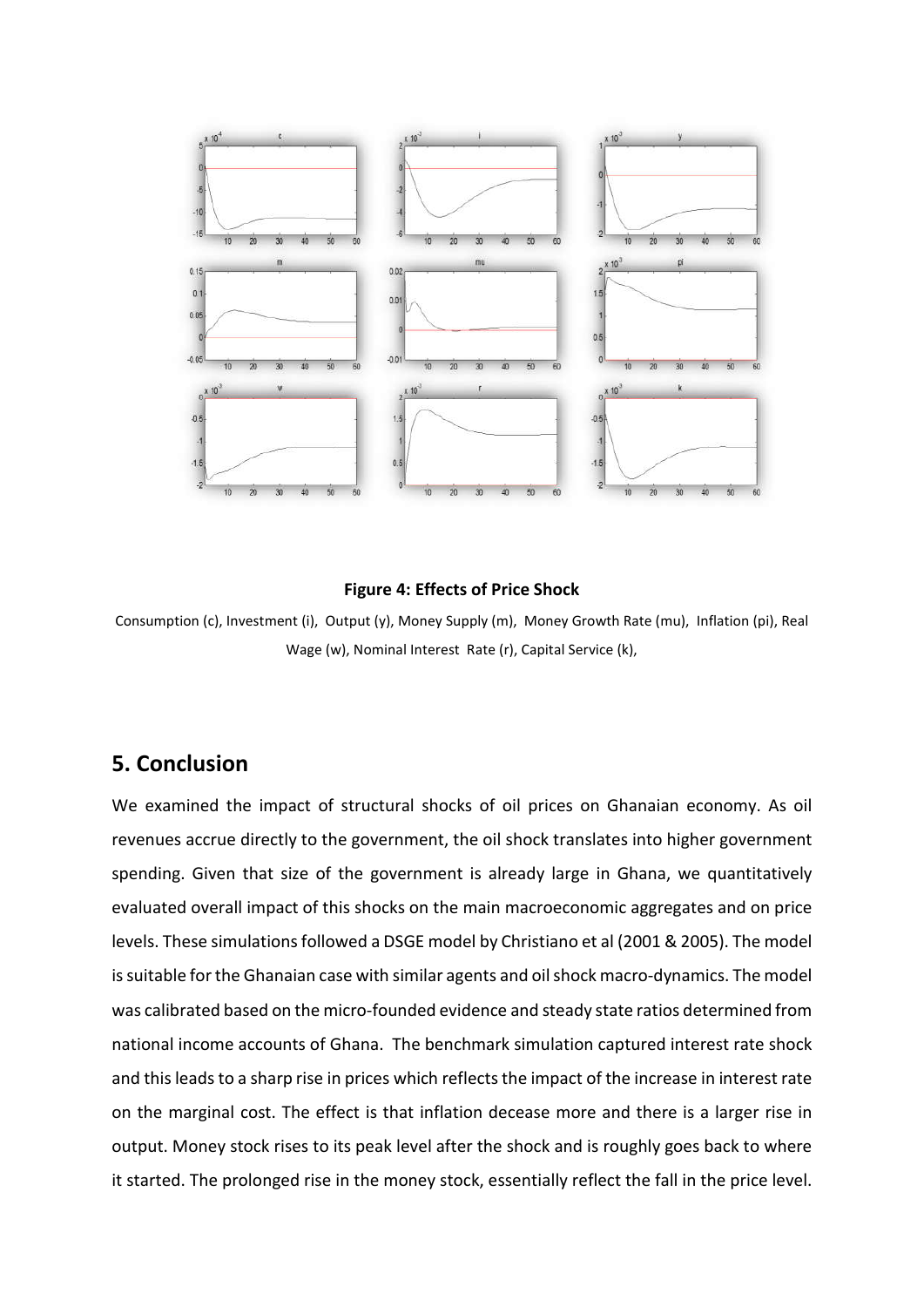The effect of the shock on total consumption and investments is positive; this increase in consumption and investment last for some time before both variables start to fall to attain stability. Here the model is able to accounts for the paradoxical effect of a negative interest rate on total money supply which is an increase in its supply. The model also shows that a positive output shock have the same effect on consumption, investment, prices and wages as it occurred when there is an interest rate shock.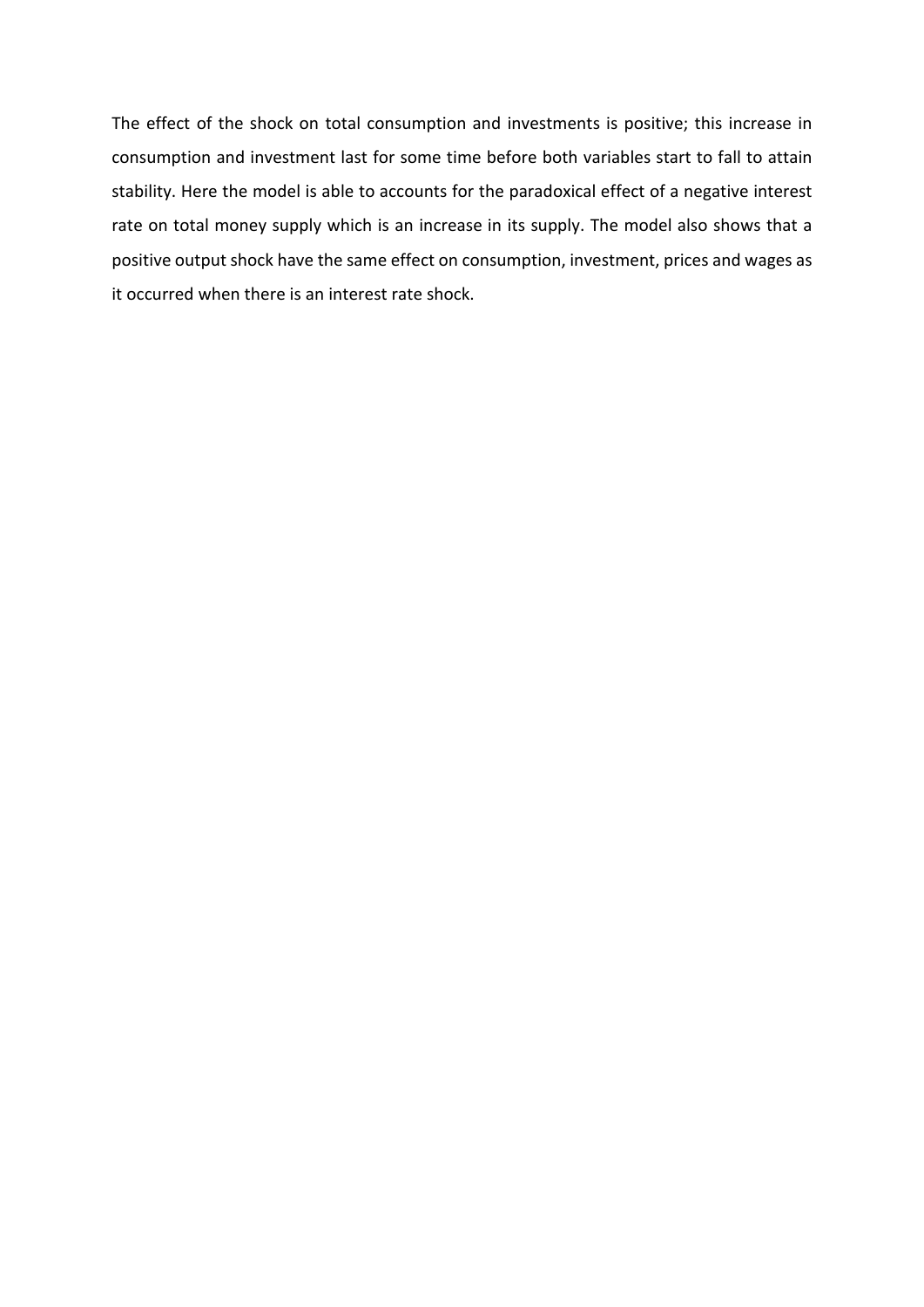## **References**

Arestoff, F. and Hurlin C., (2006). Estimates of Government Net Capital Stocks for 26 Developing Countries, 1970-2002. *World Bank Policy Research,* Working Paper 3858.

Balke, N.S., Brown, S.P.A. and Yücel, M.K., (2010). Oil Price Shocks and U.S. Economic Activity: An International Perspective. *Federal Reserve Bank of Dallas*, Dallas Fed WP 1003, pp 43.

Bernanke, B. S., Gertler, M., and Watson M. (1997). Systematic Monetary Policy and the Effects of Oil Price Shocks. *Brookings Papers on Economic Activity* 1: 91-157.

Bodenstein, M. and Guerrieri, L. (2011). Oil efficiency, demand, and prices: a Tale of Ups and Downs. *Federal Reserve Board, International Finance Discussion Papers* 1031, pp 49.

Boldrin, M., Christiano, L. J. and Fisher, J. (2001). Habit Persistence, Asset Returns and the Business Cycle. Federal Reserve Bank of Minneapolis, 91(1), 149-166.

Bu, Y. (2004). Fixed Capital Stock Depreciation in Developing Countries: Some Evidence from Firm Level Data. Liberty Mutual Group, Manuscript.

Calvo, G. (1983). Staggered Prices in a Utility-Maximizing Framework. *Journal of Monetary Economics,* 12(3): 383-98.

Christiano, L. J., Eichenbaum, M., and Evans, C. (2001). Nominal Rigidities and the Dynamic Effects of a Shock to Monetary Policy. Working Paper no. 8403 (July), NBER, Cambridge, MA. Christiano, L. J., Eichenbaum, M., and Evans, C. (2005). Nominal Rigidities and the Dynamic Effects of a Shock to Monetary Policy. *Journal of Political Economy*, 113(1), 1-45.

Christiano, L. J. and Eichenbaum, M. (1992). Liquidity Effects and the Monetary Transmission Mechanism. *American Economic Review*, 82(2): 346-53.

Christiano, L. J., Eichenbaum, M., and Evans, C. (1998). Modeling Money. NBER working paper 6371.

El-Anashasy, A. (2006). Oil prices, fiscal policy, and Venezuela's economic growth. Working Paper, University of Washington.

Erceg, C., Henderson, J., Dale, W., and Levin, A. T. (2000). Optimal Monetary Policy with Staggered Wage and Price Contracts. *Journal of Monetary Economics*, 46(2): 281-313.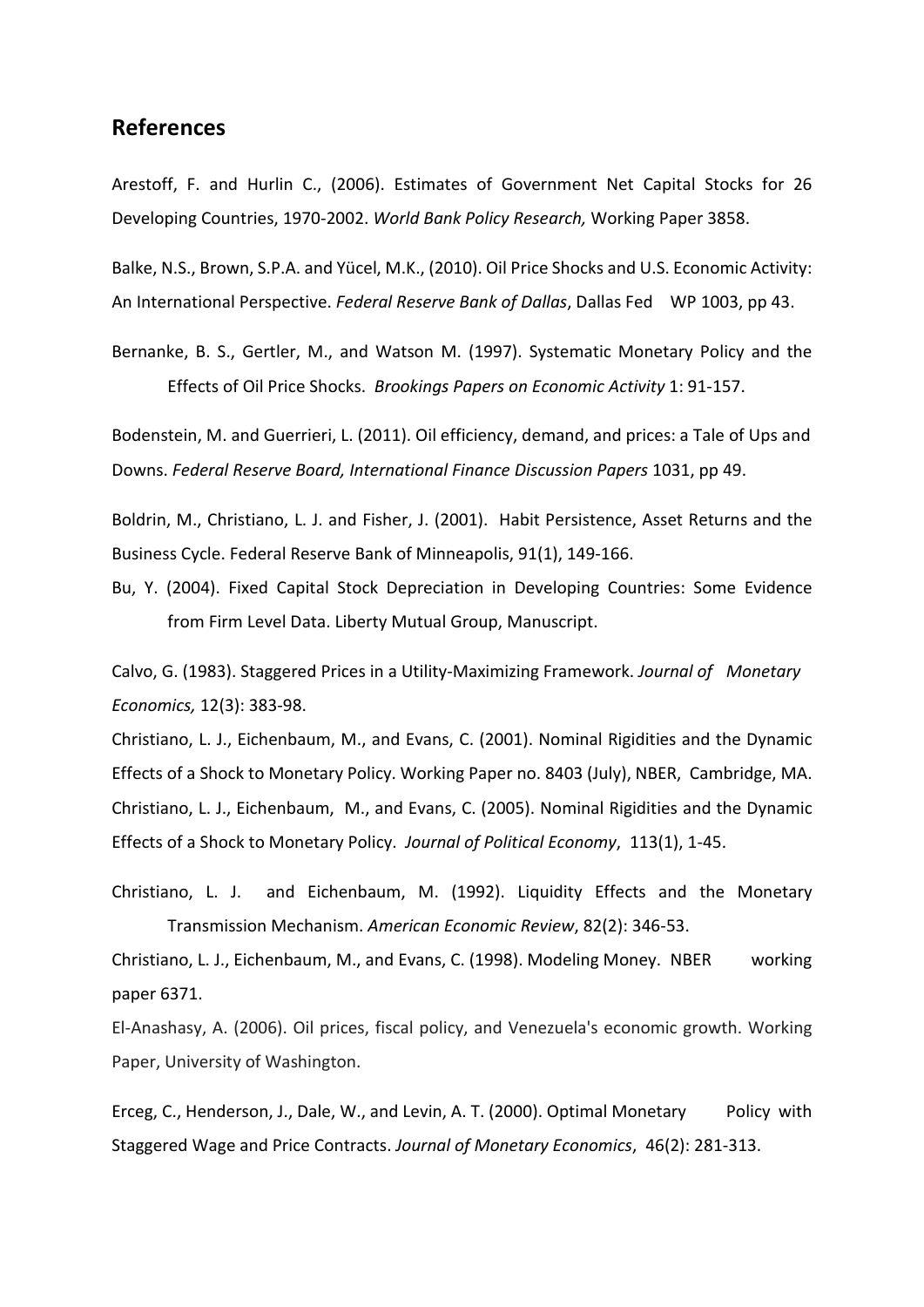Forni, L., Gerali, A., Notarpietro, A. and Pisani, M., (2012). Euro Area and Global Oil Shocks: An Empirical Model-Based Analysis., Bank of Italy, Bank of Italy WP 873, 61.

Ghana National Petroleum Corporation (2008), Status Report Jubilee Field. GNPC. Accra. Available online at http://www.gnpcghana.com/\_upload/general/status%20report- jubilee %20field\_revised.pdf, updated on 17/09/2008, Retrieved on 19/03/2013.

Globalegde (2013). Your source for global business knowledge. Accessed from http://globaledg e.msu .edu/countries/Ghana.

Hall, R. (1988). The Relation Between Price and Marginal Cost in U.S. Industry. *Journal of Political Economy,* 96 (5): 921-47

Hamilton, J. D. (1983). Oil and the Macroeconomy since World War II. *Journal of Political Economy,* 91(2), 228-248.

Jacquinot, P., Kuismanen, M., Mestre, R. and Spitzer, M., (2009). An Assessment of the Inflationary Impact of Oil Shocks in the Euro Area. *The Energy Journal*, 30(1): 49-84.

Medina, J. P. and Soto, C. (2005). Oil Shocks and Monetary Policy in an Estimated DSGE Model for a Small Open Economy. *Working Papers Central Bank of Chile* 353, Central Bank of Chile.

King, R. G. and Watson, M. (1996). Money, Prices, Interest Rates and the Business Cycle. *Review of Economics and Statistics*, 78(1): 35-53.

Leduc, S., and Sill, K. (2004). A quantitative analysis of oil-price shocks, systematic monetary policy, and economic downturns. *Journal of Monetary Economics, Elsevier,* 51(4): 781-808.

Lucas, R. E. Jr., (1988). Money Demand in the United States: A Quantitative Review. Carnegie-Rochester Conference Series on Public Policy, Vol. 29, 137 - 167.

Nakov, A. and Pescatori, A., (2010a). Monetary Policy Tradeo¤s with a Dominant Oil Producer. *Journal of Money Credit and Banking,* 42(1): 1-32.

Nakov, A. and Pescatori, A., (2010b). Oil and the Great Moderation. *Economic Journal*, 131- 156.

Olomola, P. A. and Adejumo, A. V. (2006). Oil price shock and macroeconomic activities in Nigeria. *International Research Journal of Finance and Economics* 3, 28-34.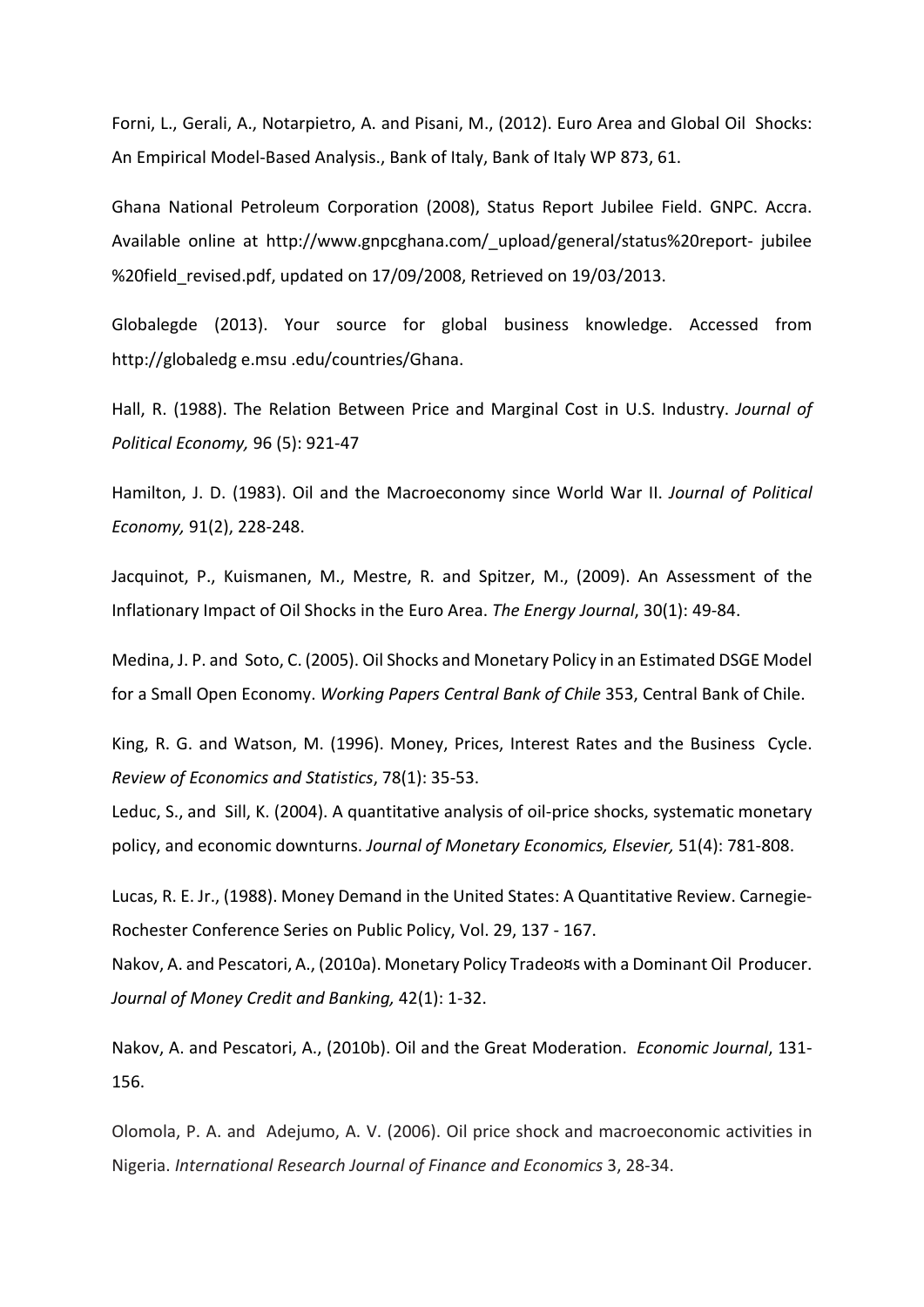Raguindin, C. E., and Reyes, R. G. (2005). The effects of oil price shocks on the Philippine economy: a VAR approach. Working Paper, University of the Philippines School of Economics.

Rotemberg, J. J. and Woodford, M. (1996). Imperfect Competition and the Effects of Energy Price Increases on Economic Activity. *Journal of Money, Credit and Banking*, 28(4): 549-577.

Thomas K. (2011). Basic overview of Ghana's emerging oil industry. Friedrich Ebert Stiftung, Ghana. http://www.fesghana.org/uploads/PDF/BasicOverview\_OilEconomy\_Ghan a\_2011.pdf

Tullow Oil (2010). On Track Jubilee Special Feature. Available online at http://files.thegroup.net/library/tullow/annualreport2009/pdfs/tullowar09 jubilee.pdf, updated on 4/12/2010, Retrieved on 19/03/2013

Tullow Oil (2011). Tullow Oil Ghana. Available online at http://www.tullowoil.com/ghana /index.asp?pageid=1, Retrieved on 19/03/2013.

World Bank (2009). Economy-wide impact of oil discovery in Ghana, November 30, 2009, p.21. World Bank Country Report No. 47321 GH; Retrieved from http://siteresources.worldbank.org/INTGHANA/Resources/EconomyWide\_Impact\_o f Oil Discovery in Ghana.pdf.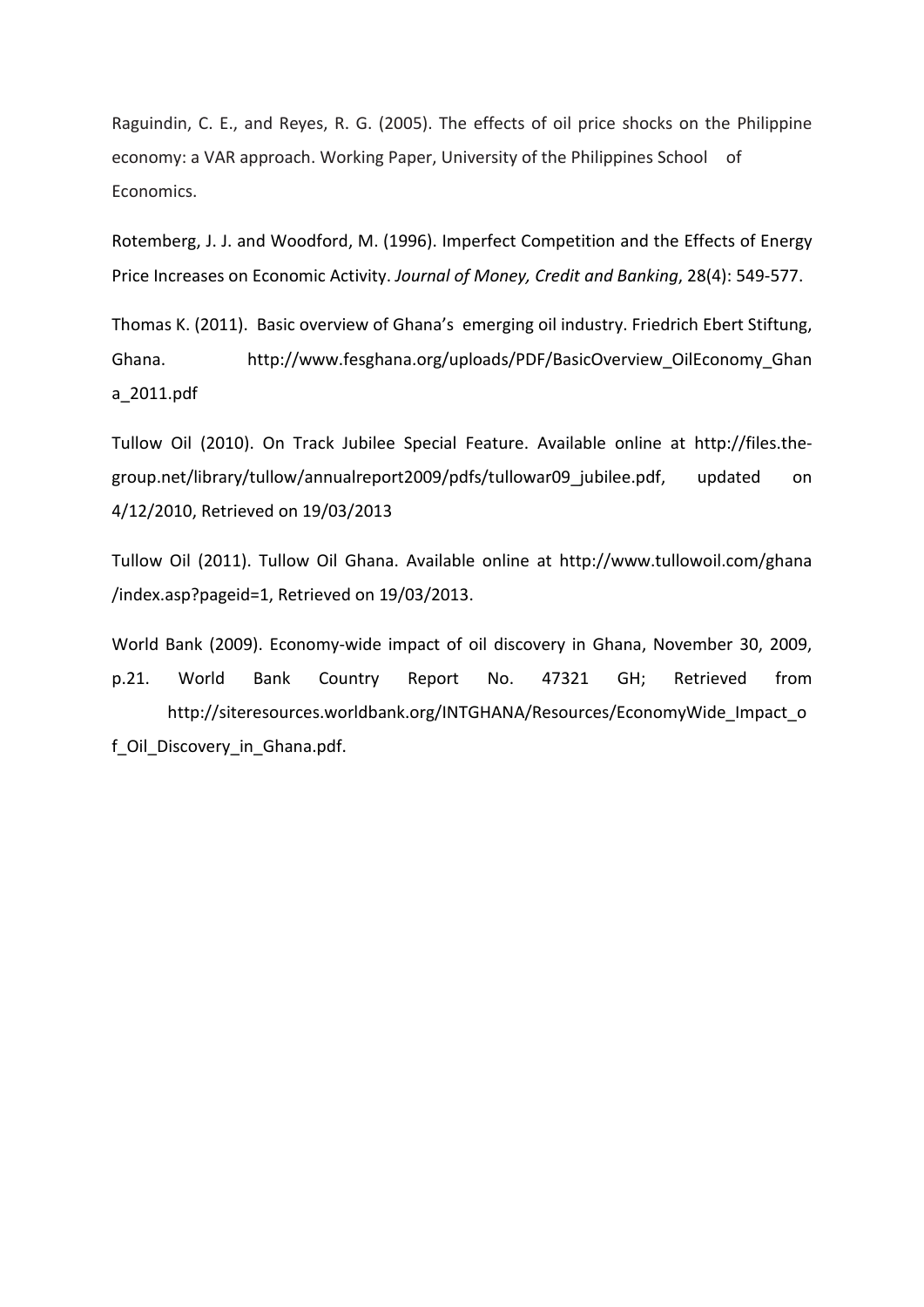

**Figure 4b: Other Variable Responses to Price Shock** 



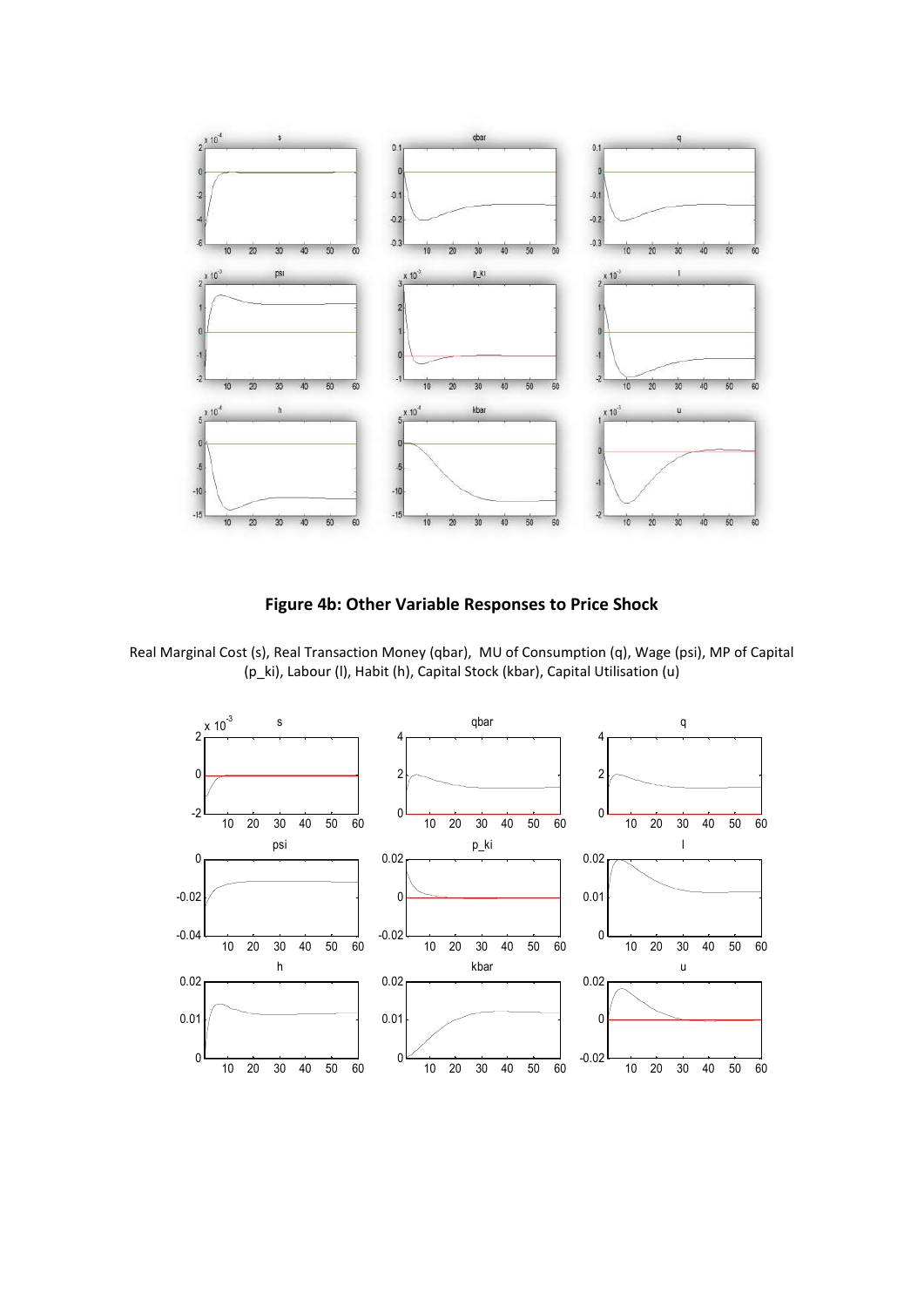

**Figure 5**: **Other Variable Responses to Interest Rate Shock** 

Real Marginal Cost (s), Real Transaction Money (qbar), MU of Consumption (q), Wage (psi), MP of Capital (p\_ki), Labour (l), Habit (h), Capital Stock (kbar), Capital Utilisation (u), return to capital (rk)

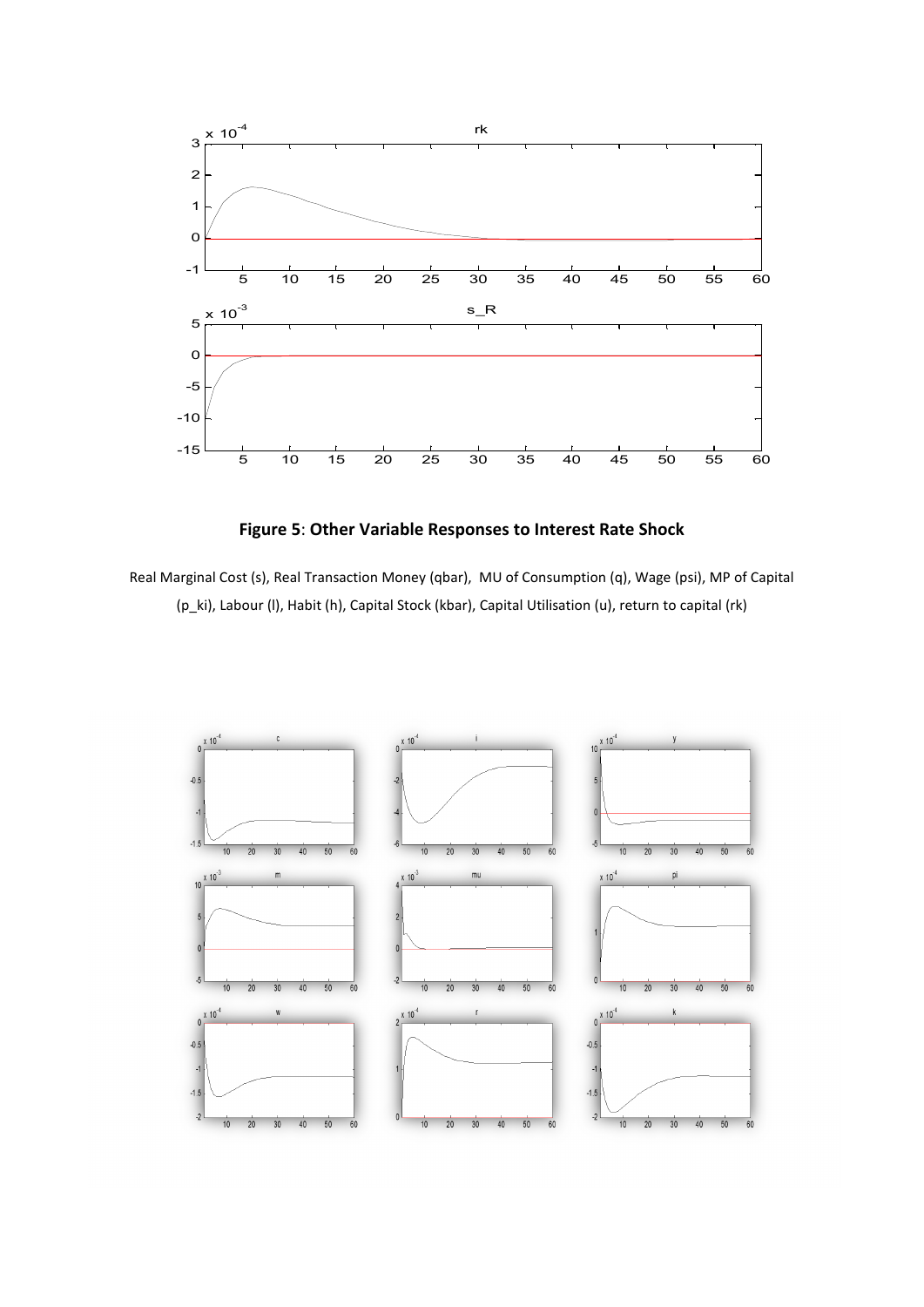

**Figure 6: Variable Responses to Output Shock**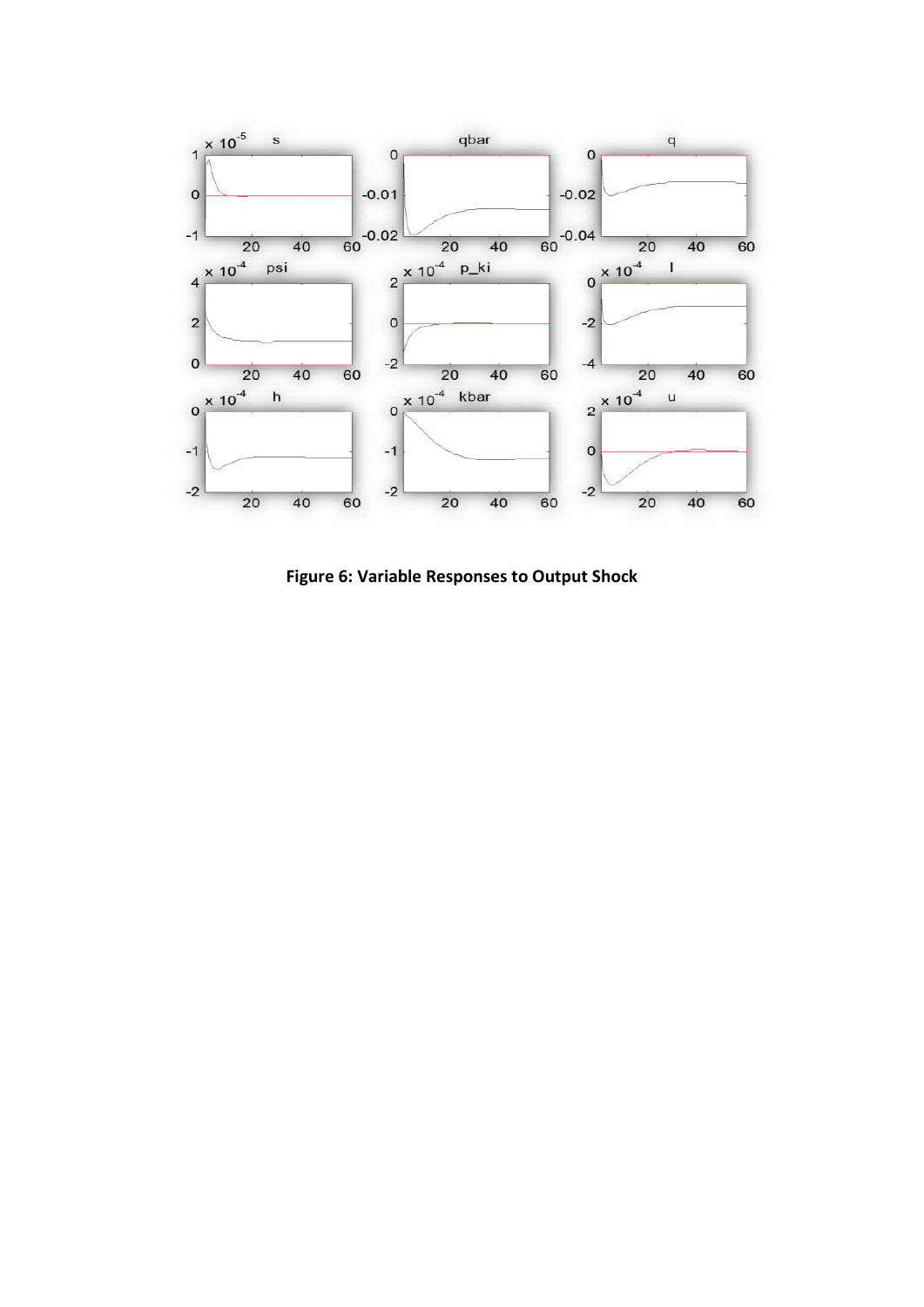| <b>VARIABLE</b>               | <b>MEAN</b> | <b>STANDARD</b><br><b>DEVIATION</b> | <b>VARIANCE</b> | <b>SKEWNESS</b> | <b>KURTOSIS</b> |
|-------------------------------|-------------|-------------------------------------|-----------------|-----------------|-----------------|
| Consumption                   | 0.232994    | 0.175580                            | 0.030828        | 0.657955        | $-0.047037$     |
| Investment                    | 0.232273    | 0.248524                            | 0.061764        | 0.148490        | $-0.056003$     |
| Output                        | 0.232913    | 0.180993                            | 0.032758        | 0.585541        | $-0.071362$     |
| Money Supply                  | -7.459563   | 5.825118                            | 33.931994       | $-0.574318$     | $-0.074178$     |
| Money Growth Rate             | $-0.231297$ | 0.371983                            | 0.138371        | $-0.073960$     | $-0.083001$     |
| Inflation                     | $-0.232954$ | 0.177532                            | 0.031518        | $-0.630575$     | $-0.057395$     |
| Real Wage                     | 0.232954    | 0.177532                            | 0.031518        | 0.630575        | $-0.057395$     |
| <b>Nominal Interest Rate</b>  | $-0.232909$ | 0.178474                            | 0.031853        | $-0.618265$     | $-0.063374$     |
| Capital Service               | 0.232892    | 0.180797                            | 0.032687        | 0.588146        | $-0.071014$     |
| <b>Real Marginal Cost</b>     | 0.000011    | 0.001910                            | 0.000004        | $-0.081936$     | 0.122806        |
| Transaction Money (M1)        | 27.420279   | 21.011657                           | 441.48973       | 0.618306        | $-0.063364$     |
| <b>Real Transaction Money</b> | 27.653233   | 21.189051                           | 448.97586       | 1.618422        | $-0.063311$     |
| MU of Consumption             | $-0.232859$ | 0.178388                            | 0.031822        | $-0.624171$     | $-0.058263$     |
| Wage                          | $-0.000000$ | 0.000000                            | 0.000000        | 0.402279        | $-1.448597$     |
| MP of Capital                 | $-0.000146$ | 0.021263                            | 0.000452        | 0.124231        | 0.110012        |
| Labour                        | 0.232844    | 0.182105                            | 0.033162        | 0.572453        | $-0.077269$     |
| Habit                         | 0.233036    | 0.175535                            | 0.030812        | 0.658469        | $-0.045816$     |
| Capital Stock                 | 0.233265    | 0.173577                            | 0.030129        | 0.693968        | $-0.007197$     |
| Capital Utilisation           | $-0.000337$ | 0.056751                            | 0.003221        | 0.121894        | $-0.042256$     |
| Return to Capital             | $-0.000003$ | 0.000568                            | 0.000000        | 0.121894        | $-0.042256$     |

## **Table 6: Moments of Stimulated Variables**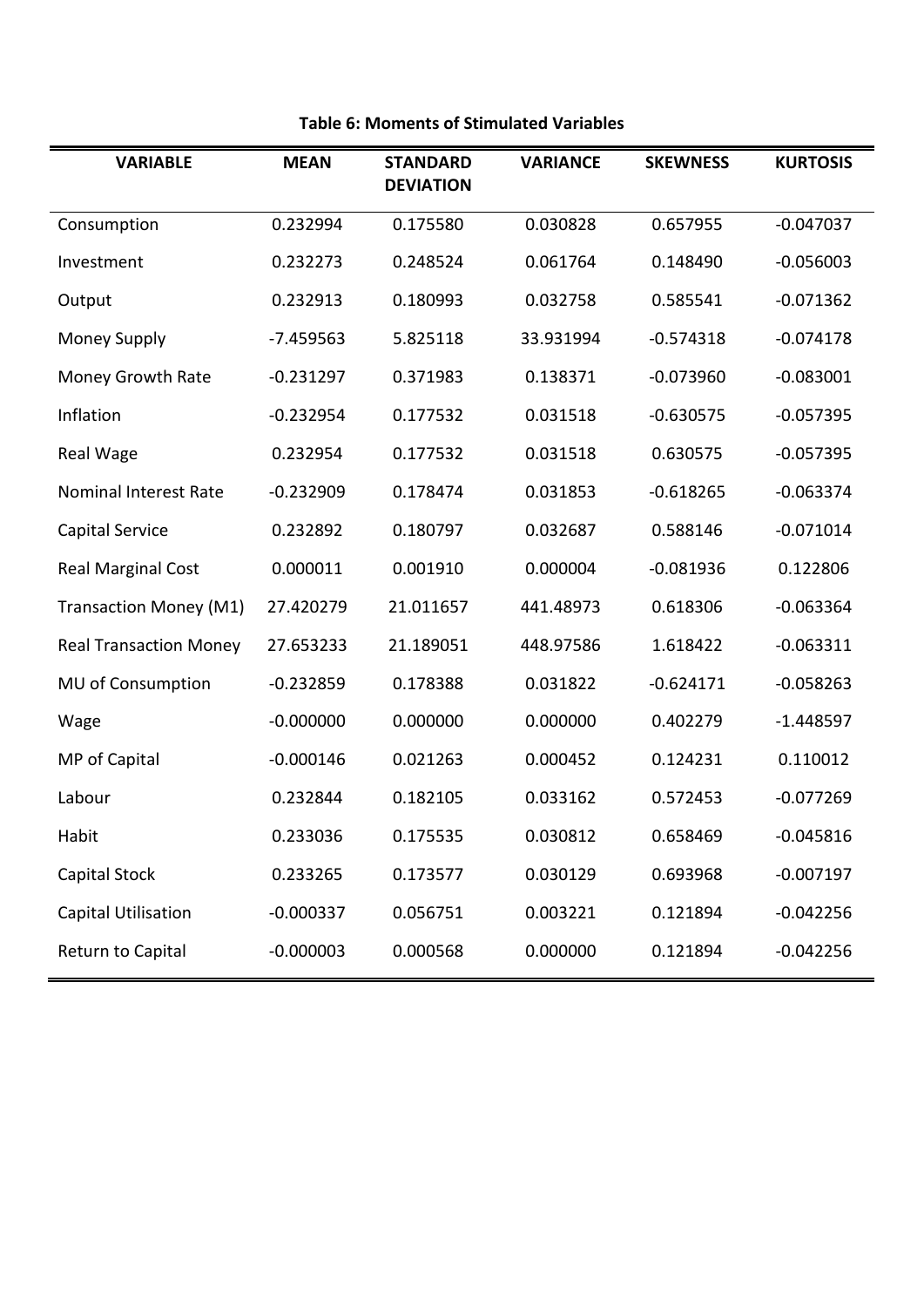|              | C       |         | Y       | M       | Mu      | PI      | W       | $\mathbf R$ | $\bf K$ | S       | <b>Obar</b> | Q       | Psi     | Wbar    | $P_KI$  | L       | H       | <b>Kbar</b> | U       | R <sub>K</sub> |
|--------------|---------|---------|---------|---------|---------|---------|---------|-------------|---------|---------|-------------|---------|---------|---------|---------|---------|---------|-------------|---------|----------------|
| $\mathbf{C}$ | 1.00    | 0.83    | 0.99    | $-0.99$ | $-0.51$ | $-0.99$ | 0.99    | $-0.99$     | 0.99    | $-0.07$ | 0.99        | 0.99    | $-0.99$ | 0.31    | 0.09    | 0.99    | 0.99    | 0.98        | 0.19    | 0.19           |
| $\bf{I}$     | 0.83    | 1.00    | 0.89    | $-0.89$ | $-0.49$ | $-0.85$ | 0.85    | $-0.86$     | 0.88    | $-0.22$ | 0.86        | 0.86    | $-0.84$ | 0.33    | 0.31    | 0.89    | 0.83    | 0.71        | 0.67    | 0.67           |
| Y            | 0.99    | 0.89    | 1.00    | $-0.99$ | $-0.45$ | $-0.99$ | 0.99    | $-0.99$     | 0.99    | $-0.07$ | 0.99        | 0.99    | $-0.98$ | 0.32    | 0.11    | 0.99    | 0.99    | 0.95        | 0.29    | 0.29           |
| М            | $-0.99$ | $-0.89$ | $-0.99$ | 1.00    | 0.46    | 0.99    | $-0.99$ | 0.99        | $-0.99$ | 0.03    | $-0.99$     | $-0.99$ | 0.98    | $-0.32$ | $-0.08$ | $-0.99$ | $-0.99$ | $-0.95$     | 0.29    | $-0.29$        |
| Mu           | $-0.51$ | $-0.49$ | $-0.49$ | 0.46    | 1.00    | 0.50    | $-0.50$ | 0.54        | $-0.51$ | 0.89    | $-0.54$     | $-0.54$ | 0.61    | $-0.20$ | $-0.85$ | $-0.54$ | $-0.47$ | $-0.39$     | 0.30    | $-0.30$        |
| PI           | $-099$  | $-0.85$ | 0.99    | $-0.99$ | 0.50    | 1.00    | $-1.00$ | 0.99        | $-0.99$ | 0.08    | $-0.99$     | $-0.99$ | 0.99    | $-0.32$ | $-0.10$ | $-0.99$ | $-0.99$ | $-0.97$     | 0.23    | $-0.23$        |
| W            | 0.99    | 0.85    | 0.99    | $-0.99$ | $-0.54$ | $-1.00$ | 1.00    | $-0.99$     | 0.99    | $-0.08$ | 0.99        | 0.99    | $-0.99$ | 0.32    | 0.10    | 0.99    | 0.99    | 0.97        | 0.23    | 0.23           |
| R            | $-0.99$ | $-0.86$ | $-0.99$ | 0.99    | 0.54    | 0.99    | $-0.99$ | 1.00        | $-0.99$ | 0.12    | $-1.00$     | $-1.00$ | 0.99    | $-0.32$ | $-0.14$ | $-0.99$ | $-0.99$ | $-0.96$     | 0.25    | $-0.25$        |
| $\bf K$      | 0.99    | 0.88    | 0.99    | $-0.99$ | $-0.51$ | $-0.99$ | 0.99    | $-0.99$     | 1.00    | $-0.10$ | 0.99        | 0.99    | $-0.99$ | 0.32    | 0.12    | 0.99    | 0.99    | 0.95        | 0.29    | 0.29           |
| S            | $-0.07$ | $-0.22$ | $-0.07$ | 0.04    | 0.89    | 0.08    | $-0.08$ | 0.12        | $-0.10$ | 1.00    | $-0.12$     | $-0.12$ | 0.20    | $-0.09$ | $-0.97$ | $-0.13$ | $-0.03$ | 0.07        | $-0.37$ | $-0.37$        |
| Qbar         | 0.99    | 0.86    | 0.99    | $-0.99$ | $-0.54$ | $-0.99$ | 0.99    | $-1.00$     | 0.99    | $-0.12$ | 1.00        | 1.00    | $-0.99$ | 0.32    | 0.14    | 0.99    | 0.99    | 0.96        | 0.25    | 0.25           |
| Q            | 0.99    | 0.86    | 0.99    | $-0.99$ | $-0.54$ | $-0.99$ | 0.99    | $-1.00$     | 0.99    | $-0.12$ | 1.00        | 1.00    | $-0.99$ | 0.32    | 0.14    | 0.99    | 0.99    | 0.96        | 0.25    | 0.25           |
| Psi          | $-0.99$ | $-0.84$ | $-0.98$ | 0.98    | 0.61    | 0.99    | $-0.99$ | 0.99        | $-0.99$ | 0.20    | $-0.99$     | $-0.99$ | 1.00    | $-0.32$ | $-0.21$ | $-0.99$ | $-0.98$ | $-0.95$     | $-0.22$ | $-0.22$        |
| Wbar         | 0.31    | 0.33    | 0.32    | $-0.32$ | $-0.20$ | $-0.32$ | 0.32    | $-0.32$     | 0.32    | $-0.09$ | 0.32        | 0.32    | $-0.32$ | 1.00    | 0.10    | 0.32    | 0.31    | 0.28        | 0.17    | 0.17           |

## **Table 7: Correlation of Simulated Variables**